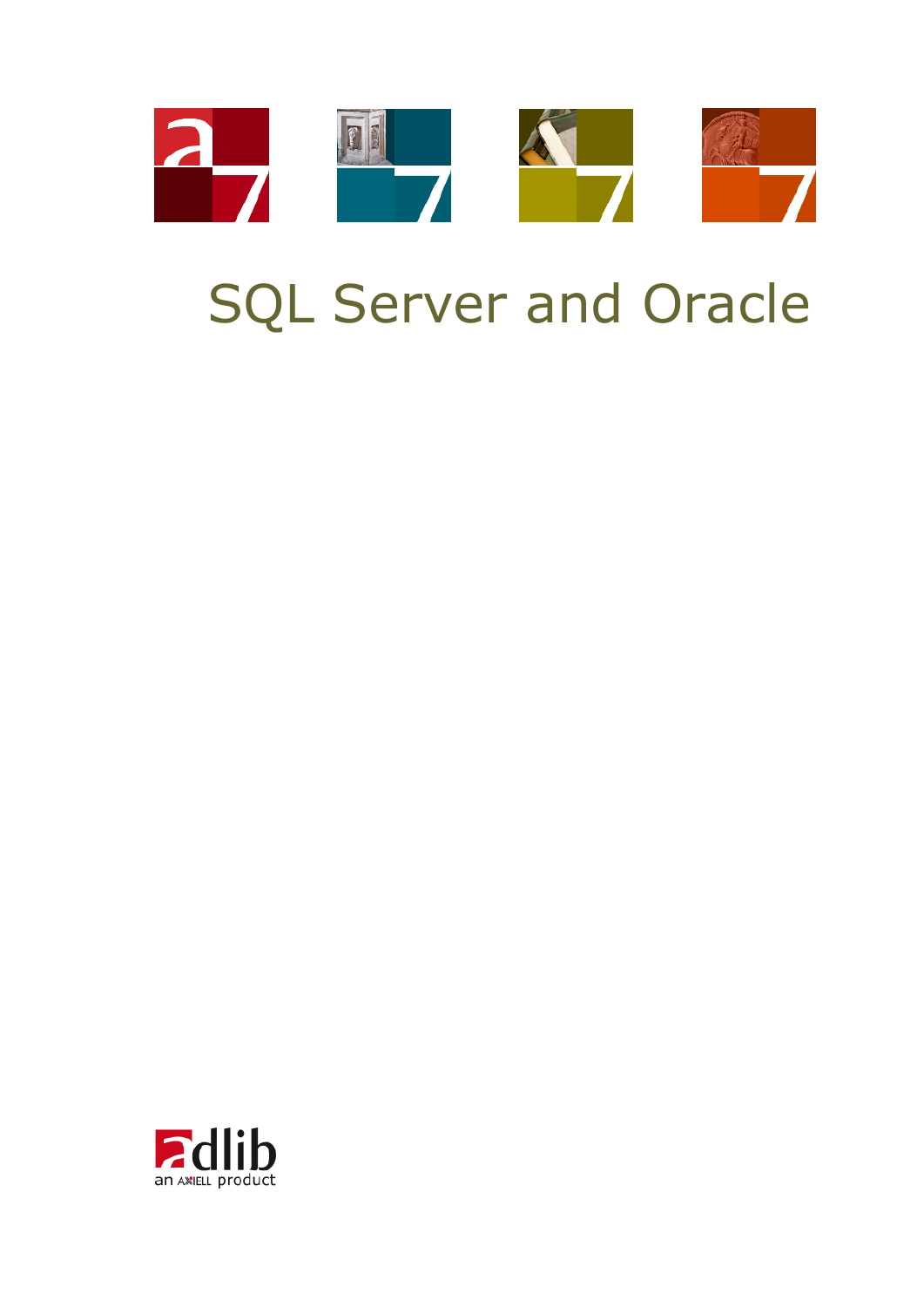# Axiell ALM Netherlands BV

Copyright © 1992-2022 Axiell ALM Netherlands BV® All rights reserved. Adlib<sup>®</sup> is a product of Axiell ALM Netherlands BV<sup>®</sup>

The information in this document is subject to change without notice and should not be construed as a commitment by Axiell ALM Netherlands BV. Axiell assumes no responsibility for any errors that may appear in this document. The software described in this document is furnished under a licence and may be used or copied only in accordance with the terms of such a licence. While making every effort to ensure the accuracy of this document, products are continually being improved.

As a result of continuous improvements, later versions of the products may vary from those described here. Under no circumstances may this document be regarded as a part of any contractual obligation to supply software, or as a definitive product description.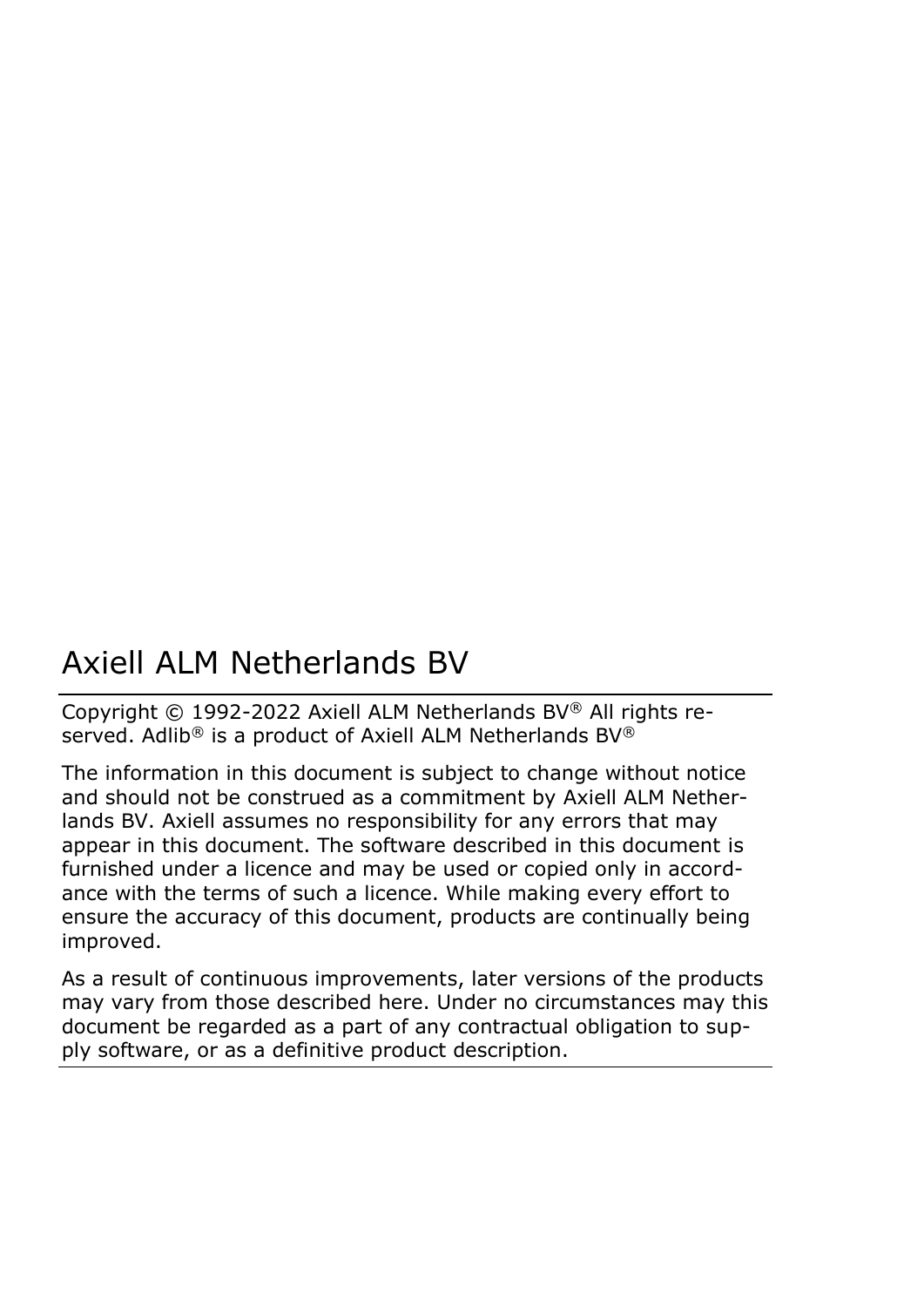# **Contents**

| 1 Database platforms compared                    |    |
|--------------------------------------------------|----|
| 2 SQL database analysis                          | з  |
| 2.1 A full record in one table cell              | 4  |
| 2.2 Keep a journal of changes to records         | 6  |
| 2.2.1 Adlib for Windows: Legacy option           | 6  |
| 2.2.2 Axiell Collections: Record history option  | 7  |
| 2.3 Indexes                                      | 9  |
| 2.4 Pointer files                                | 10 |
| 2.5 The 6.5.0 pointer file structure             | 10 |
| 2.6 Record locks                                 | 12 |
| 2.7 Specific rights per record in separate table | 13 |
| 2.8 ISO date tables                              | 14 |
| 2.9 A single table for counters                  | 14 |
| 2.10 Examples                                    | 15 |
| <b>3 Remarks</b>                                 | 21 |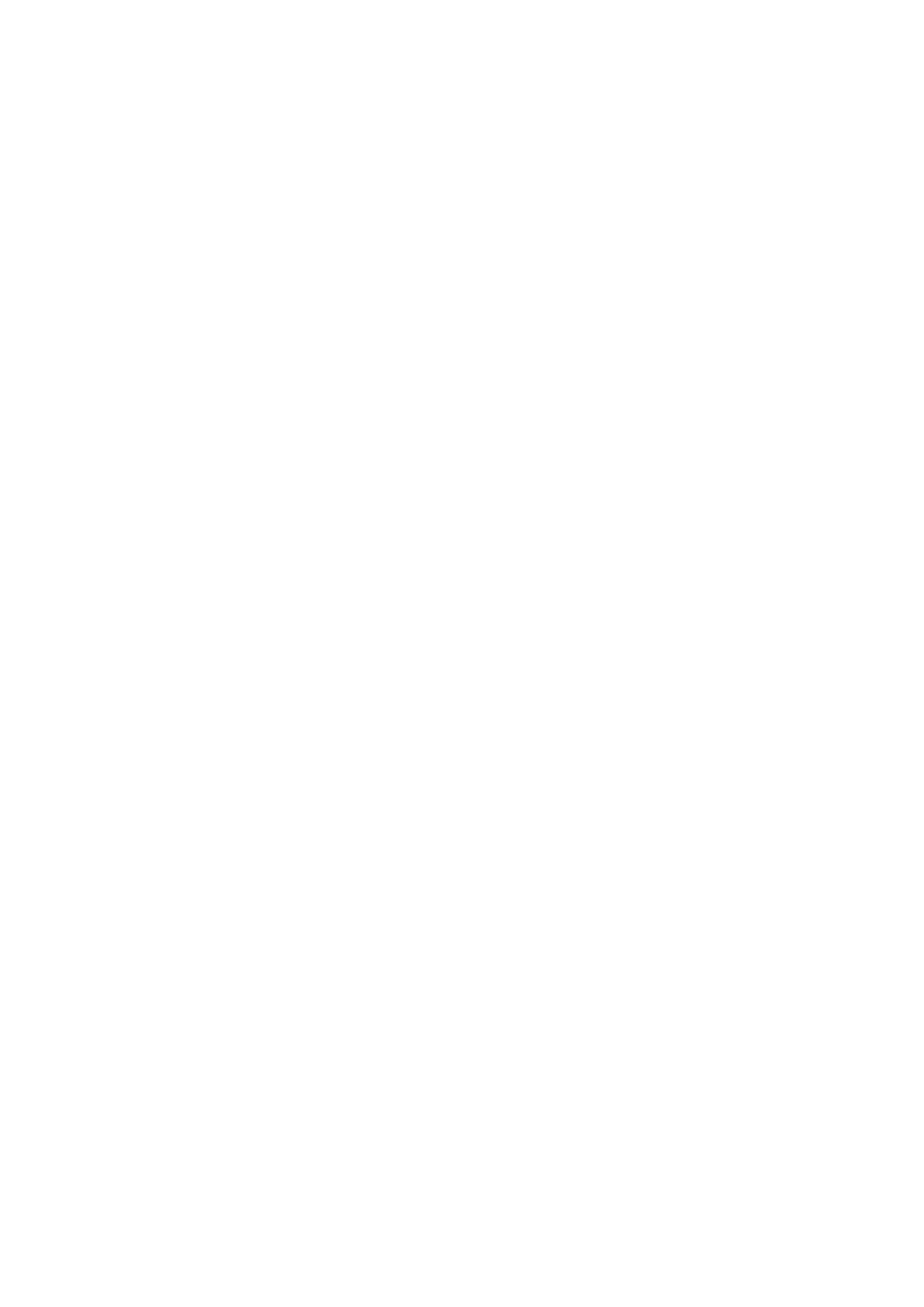# <span id="page-4-0"></span>**1 Database platforms compared**

From Adlib 6.0, you can approach SQL Server and Oracle databases through Adlib, aside from Adlib's proprietary .CBF format. To this end, you can have your Adlib databases converted to the other format.

Although the Adlib CBF database format is very well suited for our applications, there are also advantages in using SQL Server or Oracle. These are for example:

- The format is supported all around the world.
- The client/server implementation allows for faster multiple-user access.
- In SQL Server and Oracle-databases, your data is very safe. For example, these types of databases cannot be opened and read from within the Windows file system.
- SQL Server and Oracle database cannot be removed if a user hasn't got the right authorization.
- SQL Server/Oracle also has replication advantages, because you can set up such a database to automatically copy every change that a user enters into a record and saves, to a backup database elsewhere.

SQL Server and Oracle are so-called relational databases. A relational database consists of a collection of tables, with in them usually a (very) limited number of field columns, in which the user can search for data, or harvest and rearrange data in many different ways in socalled views or reports, without having to reorganize those tables. So the structure of such a database is relatively simple. But that has its disadvantages too:

The occurrences (field repetitions) for example, that occur often in an Adlib CBF file, have no similar equivalent in even a minimally normalized relational database. (Normalization is the efficient organizing of a relational database by following a number of guidelines, like removing redundant data in tables, by splitting up those tables. For a relational database this save disk space and makes sure that data is stored logically. Do note however, that Adlib CBF files have practically no redundancy, and already need only a minimum of disk space by default.)

The normalization that usually is being applied to relational databases, can lead to hundreds or thousands of tables, for complex linked data with field repetitions like in museum or archive data-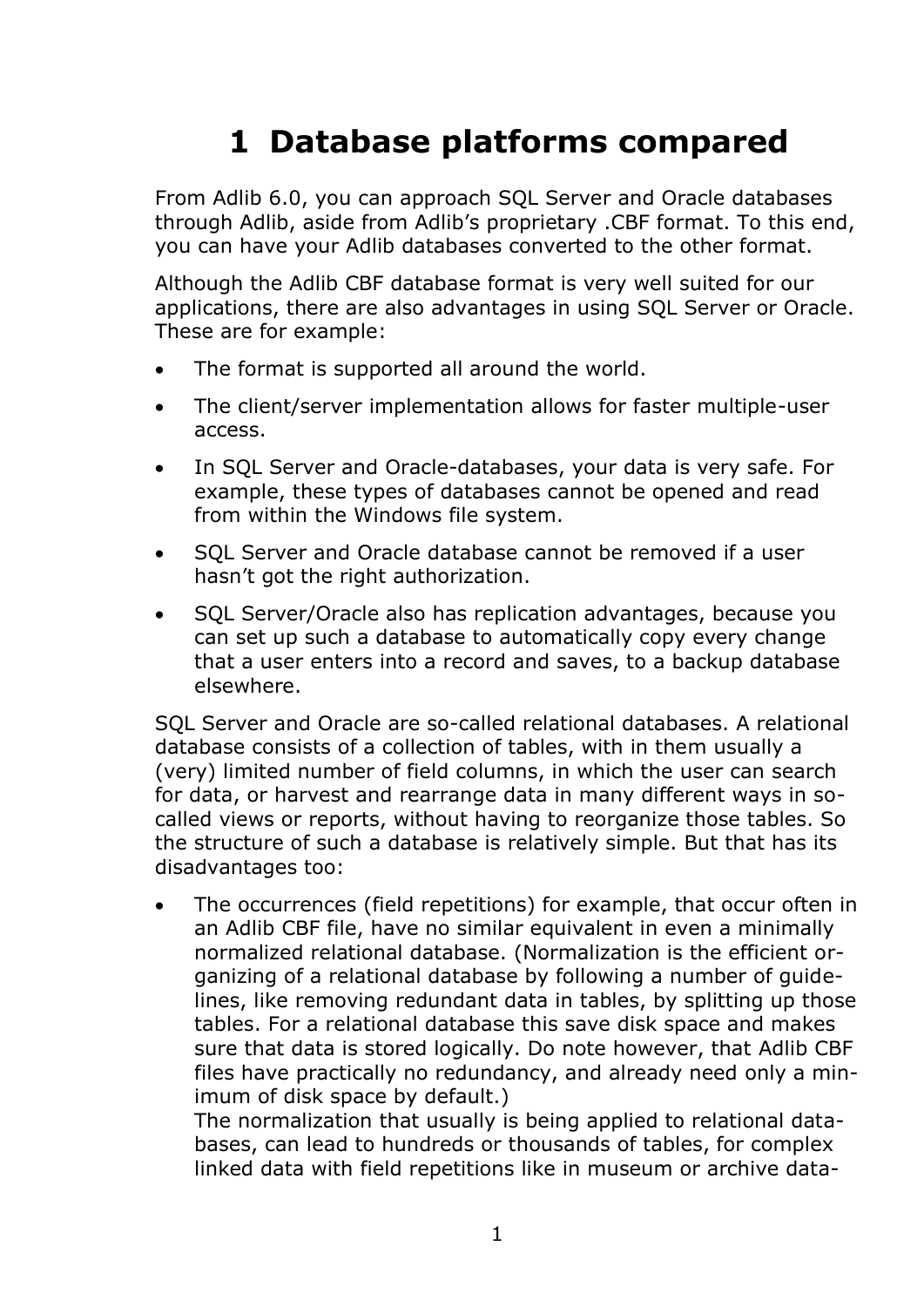#### *Database platforms compared*

bases. And all those tables have to be rejoined during runtime, which uses a lot of memory and processor time.

• Another disadvantage is that there exists a very explicit link between a relational database and the programs that use it. In practice this means that changes to a table structure, usually also means adjustments en recompilation of the software, while that is not necessary for Adlib-databases: for the latter you can change the structure of a database, adjust the graphical interface if necessary, and directly start the new application.

The joining of these two technologies has led to the possibility to approach (Adlib specific) relational databases, from Adlib 6.0. After all, we want to keep using largely the same software, the same user interface and the same maintenance programs (Adlib Designer), whilst we do want to offer our customers the advantages of SQL Server or Oracle but not the disadvantages.

That is why we chose to once-only convert Adlib databases (filled or empty) to a relational database, if the customer would like to use this functionality. (Note that its use and support for it, cost extra. Our sales department can tell you more about it.)

After that conversion, the Adlib databases will have been converted to as many tables in one relational database. Also, each index file, word list, pointer file, lock file and cnt file will have received its own table (the latter three from 6.1.0). For the conversion to the new format, pointer files are structured into XML, which allows for greater exchangeability, and better readability at table level. A whole record in a CBF file will have been inserted in one table cell as an XML document, accompanied by the record number in another column. This XML document was hexadecimally encoded in SQL Server 2000 (as a so-called BLOB: Binary Large Object), because only printable characters were allowed in a table cell. From SQL Server 2005 (and after a possible new conversion of your database for compatibility with Adlib 6.5.0) this is history, and each record will be saved as a readable XML document in the (Adlib SQL or Adlib Oracle) database, and will be displayed as such in database server management programs (like Microsoft SQL Server Management Studio Express), which allows database managers to more easily manage and analyze such a database. With SQL (Structured Query Language, the default interface for relational databases) and/or the SQL Server Enterprise Manager or SQL Server Management Studio Express, you will be able to search index tables and word lists (for instance for integrity checks and possibly repairs), as well as the records themselves (as long as the XML documents aren't hexadecimally encoded). However, we do strongly advise against editing your data on this level. So normally, you'll need an Adlib application and software to be able to edit, search and fill your new SQL Server or Oracle database.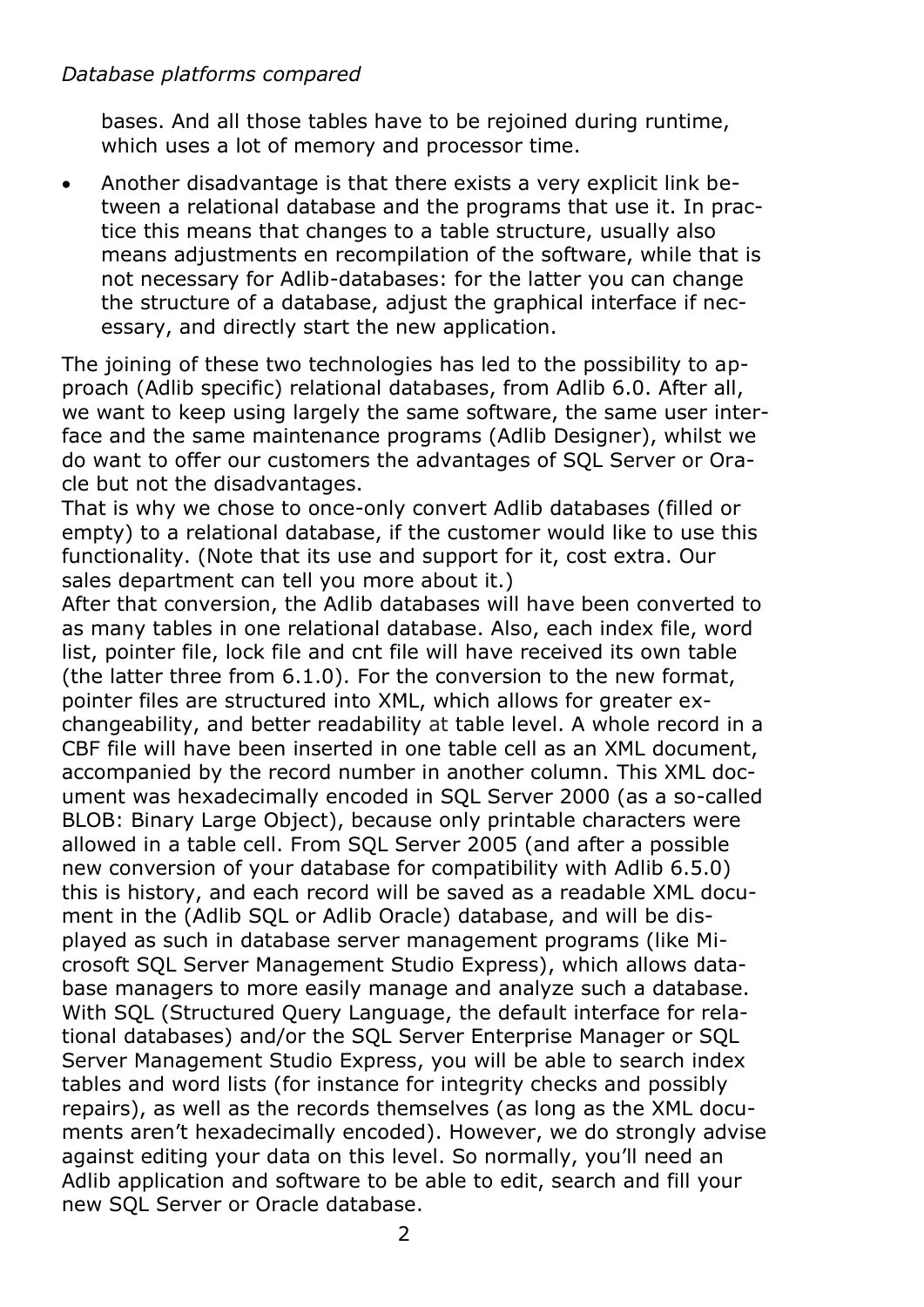<span id="page-6-0"></span>After installation, setup and database conversion (see the *Installing Museum, Library and Archive* manual), you may open, in a/o Microsoft's SQL Server Management Studio (Express) or SQL Server Enterprise Manager, an Adlib SQL Server database, and in the Oracle Enterprise Manager Console an Adlib Oracle database, if you would like to see the structure or contents of it – in general we advise to not make changes in the database this way. (For the purpose of repairing damaged files by Axiell employees, this advice may be ignored.) In SQL Server Management Studio Express for instance, you open a table by opening your database folder, click the *Tables* subfolder, and in the left or right window pane right-click the desired table, and in the pop-up menu choose *Open table*: all rows will be retrieved. In SQL Server Management Studio (2008) you right-click a table and click *Select top 1000 rows* to retrieve the first 1000 rows, for example. In Microsofts SQL Server Management Studio (Express), right-click the folder of your database in the left window pane and choose *New query* in the pop-up menu to be able to enter an SQL query for that database, or click the *New query* button in the toolbar for a the selected database. (In the yellow bar at the bottom of the window you can always see for which database you are currently executing a query.) A query entered in the middle window pane can be executed by clicking the *Execute* button. SQL allows you to research the structure and contents of each table.

> SQL (Structured Query Language) is somewhat comparable to the Adlib expert search language. For instance: SELECT \* FROM collect means that you want to retrieve all records from the *collect* table. And SELECT count(\*) FROM thesau term for example, counts the number of terms in the *term* index of the thesaurus.

In an Adlib SQL Server database, the name of a table indicates its contents. A single name like *collect*, is a former Adlib database. A double name, in the format *databasename\_indexname*, indicates an individual index. If the second half of such a double name is literally equal to or begins with "*pointerfiles*", then it concerns a table in which the pointer files for the relevant SQL main table (ex-Adlib database) are stored.

Note that SQL queries on tables that represent former Adlib databases can be complex, since each record has been put in its own, single field. It's easier to search tables of Adlib indexes, although many indexes only contain record numbers (for indexed link reference fields). So, amongst others, you have to know how Adlib stores and processes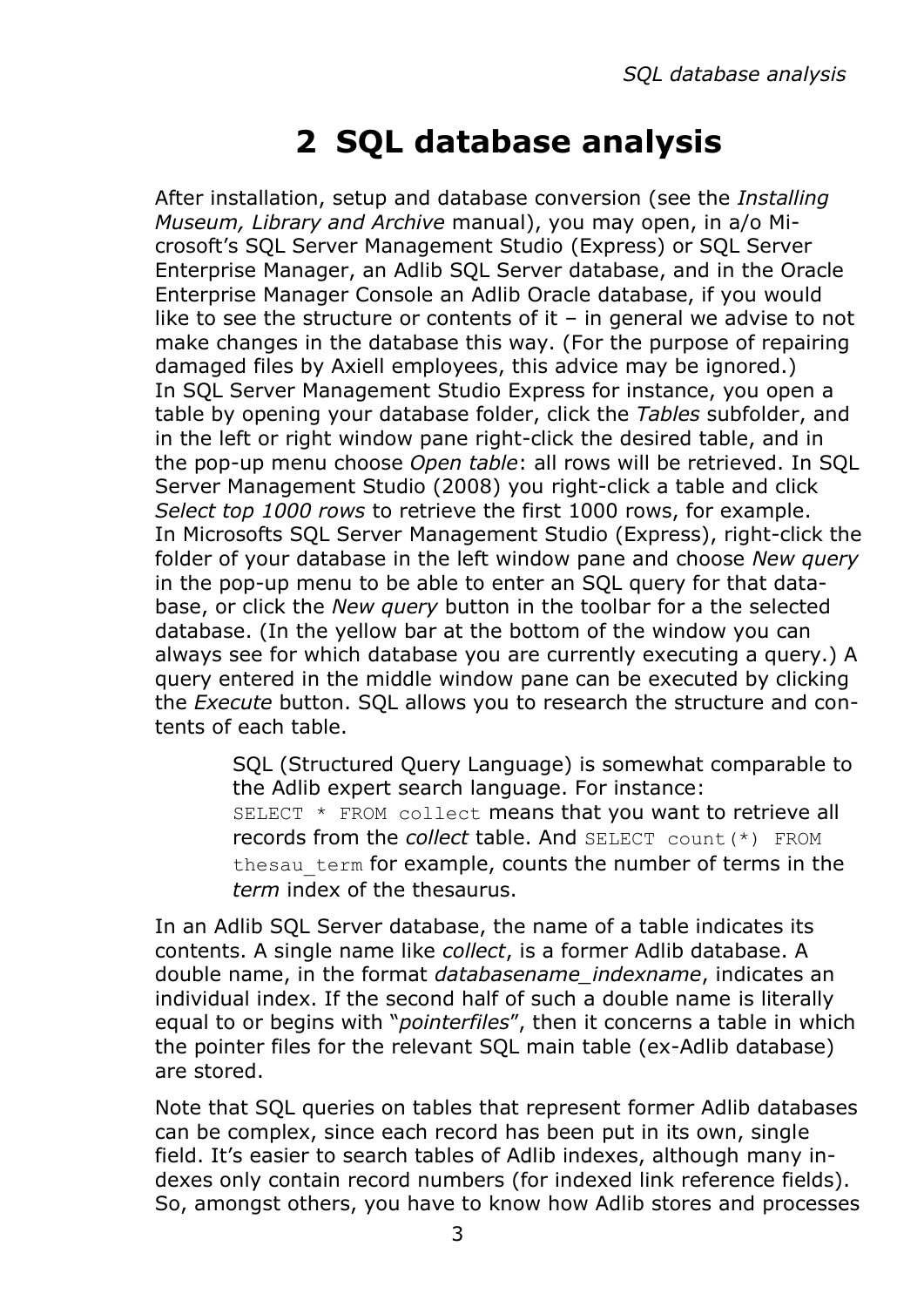links, and what the difference is between term indexes and the wordlist for example, to be able to understand the contents of and the relation between the different SQL Server tables. See the [Designer Help](http://www.adlibsoft.com/support/manuals/maintenance-guides/designer-help) and/or the *[Adlib software functionality profile](http://www.adlibsoft.com/support/manuals/user-guides/adlib-software-functionality-profile)* document for all information about these mechanisms.

# <span id="page-7-0"></span>**2.1 A full record in one table cell**

So, of an opened database the contents of a record are saved and displayed in one field. The record contents in this field are structured in XML. The priref, the creation date and modification date are in separate columns, but are also attributes of the XML *<record>* element (the latter is convenient for a possible export of XML records), namely as follows:

```
<record priref="nnnn" creation="yyyy-mm-ddThh:mm:ss" modi-
fication="yyyy-mm-ddThh:mm:ss">
    <field tag="tt" occ="nn">data for field</field>
    <field>.....</field>
     ....
</record>
```
From 6.6.0, the creation and modification date and time, and the name of the current user can automatically be stored per field as metadata in an edited record as well, if the database has been set up for this via the *Store modification history* option in Adlib Designer. You don't need to make any settings to activate this functionality. To be precise: this metadata will be stored per edited field occurrence per data language, as attributes of the field node in the XML. For example:

```
<field tag="T9" occ="2" cd="2011-04-11T11:26:51" cu="erik" 
md="2011-04-11T11:26:51" mu="erik">Bronski House journey 
back to Poland</field>
```
The attributes have the following meaning: cd stands for creation date, cu means creation user, md modification date and mu is the modification user.

You can't show this metadata in your adlwin.exe application, but via Designer you can create indexes on the metadata and define access points for them, so that you'll be able to search for records with fields that have been changed after a certain date and/or by a particular user.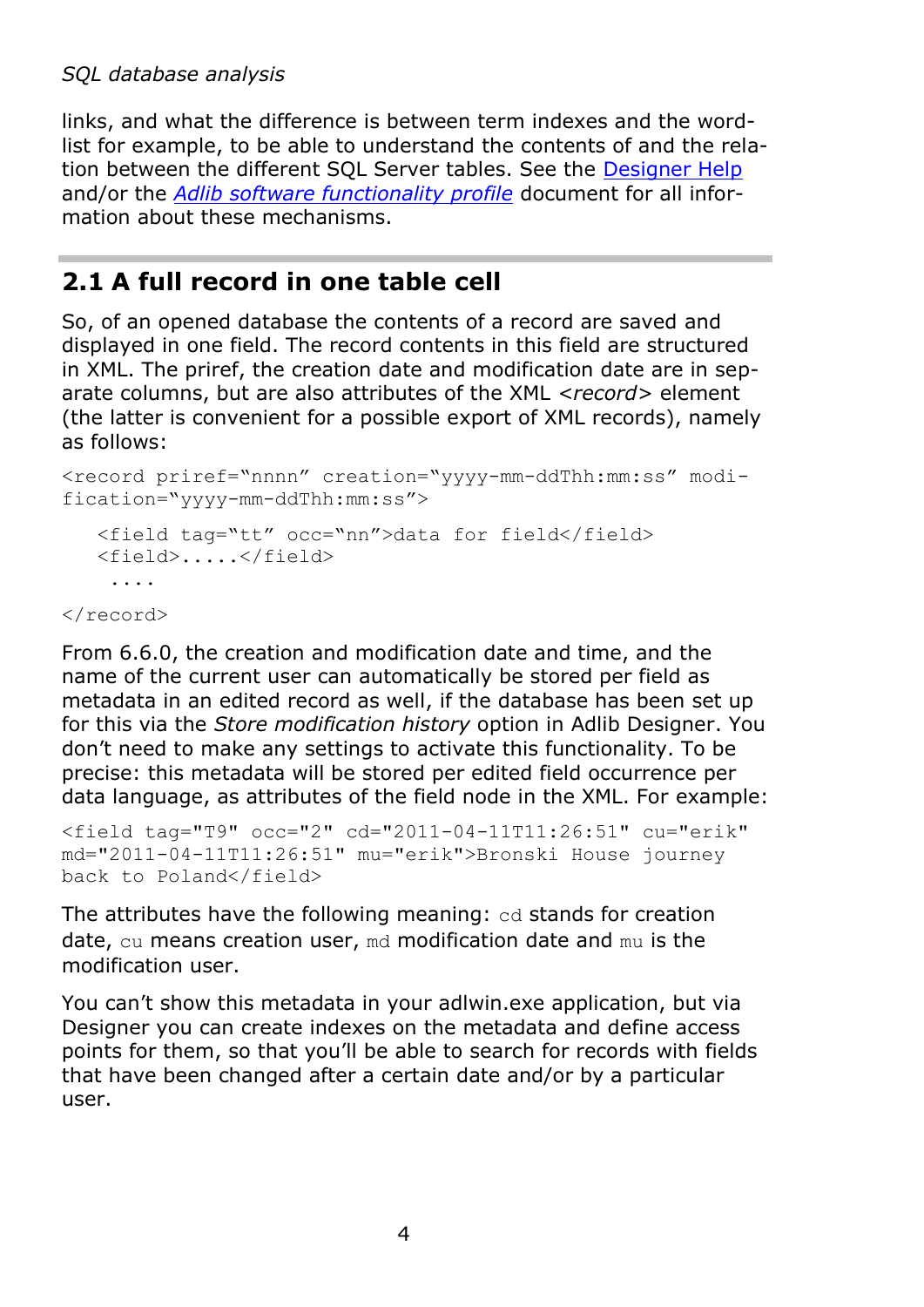#### **Retrieving records**

For instance, retrieve all rows from the *document* table, via: select \* from document. In SQL Server Management Studio Express for example, the result is presented as follows:

| Microsoft SQL Server Management Studio Express                   |                                                        |                                                                     |                            | $ 0$ $x$                                                                                  |
|------------------------------------------------------------------|--------------------------------------------------------|---------------------------------------------------------------------|----------------------------|-------------------------------------------------------------------------------------------|
| Edit View Query Tools<br>Window<br>Community<br><b>File</b>      | Help                                                   |                                                                     |                            |                                                                                           |
| 29 电 电<br>ы<br>B<br><b>Daniel</b><br>ø<br>眉<br>B.<br>U New Query | 陟<br><b>Rep</b><br>ig.                                 |                                                                     |                            |                                                                                           |
| <b>男性</b><br>ADLIBSQLDB<br>Execute $\checkmark$<br>182           | IJ                                                     | 人名罗马中亚霍西三日年年。                                                       |                            |                                                                                           |
| <b>Registered Servers</b><br>$-1 x$                              |                                                        | data2.xml <sup>)</sup> ERIK-HP.ADLIBSQL - SQLQuery1.sql* Properties |                            | ERIK-HP.ADLIBSQLDB - dbo.collect<br>$\overline{\mathbf{v}}$ $\times$                      |
| G<br>п                                                           | select * from document                                 |                                                                     |                            |                                                                                           |
| <b>Database Engine</b><br>e F                                    |                                                        |                                                                     |                            | $\hat{\phantom{a}}$                                                                       |
| <b>B</b> erik-hp                                                 |                                                        |                                                                     |                            | ٠                                                                                         |
|                                                                  | $\overline{a}$                                         |                                                                     | m.                         |                                                                                           |
|                                                                  | Results<br>$\overline{\phantom{a}}$<br><b>Messages</b> |                                                                     |                            |                                                                                           |
| <b>Object Explorer</b><br>$-1 \times$                            | stion                                                  | modfication                                                         | indexed<br>owner           | data<br>$\hat{\phantom{a}}$                                                               |
| <b>非男</b> = 下                                                    | 06-04-07 15:03:00.000<br>1                             | 2006-04-07 15:03:00.000                                             | <b>NULL</b><br><b>NULL</b> | crecord priref="1" creation="2006-04-07T15:03:00.                                         |
|                                                                  | 16-04-07 15:03:00 000<br>$\overline{2}$                | 2006-04-07 15:03:04.000                                             | NULL.<br><b>NULL</b>       | creation="2006-04-07T15:03:00.<br>krecord priref = "2"                                    |
| B B ERIK-HP (SQL Server 9.0.1399 - ADLIB\erik)<br>۸              | 06-04-07 15:03:00.000<br>3                             | 2006-04-07 15:03:00.000                                             | <b>NULL</b><br><b>NULL</b> | Deation="2006-04-07T15-03:00<br>crecord priref="3"                                        |
| E<br><b>Databases</b>                                            | 16-04-07 15:03:00 000<br>Δ                             | 2006-04-07 15:03:00 000                                             | NULL.<br>NULL.             | Click to show in XML Editor<br>krecord priref - "4"<br>Click and hold to select this cell |
| <b>ED</b> System Databases<br><b>El Database Snapshots</b>       | 06-04-07 15:03:00.000<br>5                             | 2006-04-07 15:03:00.000                                             | <b>NULL</b><br><b>NULL</b> | crecord priref ="5" creation="zooo-o+-ov-rib.op.oo                                        |
| <b>ADLIBSQLDB</b><br>n                                           | 16-04-07 15:03:00 000<br>6                             | 2006-04-07 15:03:00 000                                             | NULL.<br><b>NULL</b>       | <record priref="6" creation="2006-04-07T15:03:00.</td>                                    |
| E<br><b>El Database Diagrams</b>                                 | 7<br>06-04-07 15:03:00.000                             | 2006-04-07 15:03:00.000                                             | <b>NULL</b><br><b>NULL</b> | crecord priref="7" creation="2006-04-07T15:03:00.                                         |
| <b>Fables</b>                                                    | 06-04-07 15:03:00.000<br>8                             | 2006-04-07 15:03:00.000                                             | <b>NULL</b><br><b>NULL</b> | <record priref="8" creation="2006-04-07T15:03:00.</td>                                    |
| <b>Fig. 3</b> System Tables                                      | 9<br>06-04-07 15:03:00.000                             | 2006-04-07 15:03:00.000                                             | <b>NULL</b><br><b>NULL</b> | crecord priref="9" creation="2006-04-07T15:03:00.                                         |
| dbo.auction<br>圓<br>m                                            | 16-04-07 15:03:00 000<br>10                            | 2006-04-07 15:03:00 000                                             | NULL.<br><b>NULL</b>       | <record priref="10" creation="2006-04-07T15:03:0.</td>                                    |
| dbo.auction auction<br>н<br>œ                                    | 06-04-07 15:03:00.000<br>11                            | 2006-04-07 15:03:01.000                                             | <b>NULL</b><br><b>NULL</b> | crecord priref="11" creation="2006-04-07T15:03:0.                                         |
| dbo.auction auctno<br>厢<br>⊞                                     | 16-04-07 15:03:00 000<br>12                            | 2006-04-07 15:03:00 000                                             | NULL.<br><b>NULL</b>       | <record priref="12" creation="2006-04-07T15:03:0.</td>                                    |
| dbo.auction auctref<br>⊞                                         | 06-04-07 15:03:00.000<br>13                            | 2006-04-07 15:03:00.000                                             | <b>NULL</b><br><b>NULL</b> | crecord priref="13" creation="2006-04-07T15:03:0                                          |
| dbo.auction barcode<br>m<br>m                                    | 06-04-07 15:03:00.000<br>14                            | 2006-04-07 15:03:01 000                                             | NULL.<br>NULL.             | krecord priref="15" creation="2006-04-07T15:03:0.                                         |
| dbo.auction_catref<br>m<br>田                                     | 16-04-07 15:03:00.000<br>15                            | 2006-04-07 15:03:01.000                                             | <b>NULL</b><br><b>NULL</b> | crecord priref="16" creation="2006-04-07T15:03:0.                                         |
| dbo.auction collref<br>厢<br>⊞                                    | 16-04-07 15:03:00.000<br>16                            | 2006-04-07 15:03:00.000                                             | NULL.<br>NULL.             | <record priref="17" creation="2006-04-07T15:03:0.</td>                                    |
| dbo.auction comments<br>匣                                        | 16-04-07 15:03:00.000<br>17                            | 2006-04-07 15:03:00.000                                             | <b>NULL</b><br><b>NULL</b> | crecord priref="18" creation="2006-04-07T15:03:0.                                         |
| dbo.auction_convers<br>ш<br>m                                    | 06-04-07 15:03:00.000<br>18                            | 2006-04-07 15:03:00.000                                             | <b>NULL</b><br><b>NULL</b> | <record priref="20" creation="2006-04-07T15:03:0.</td>                                    |
| dbo.auction enddate<br>$\mathbf{H}$                              | 16-04-07 15:03:00.000<br>19                            | 2006-04-07 15:03:01 000                                             | <b>NULL</b><br><b>NULL</b> | crecord priref="21" creation="2006-04-07T15:03:0                                          |
| dbo.auction placeref<br>厢<br>⊞                                   | 06-04-07 15:03:00.000<br>20                            | 2006-04-07 15:03:01.000                                             | NULL.<br><b>NULL</b>       | <record priref="22" creation="2006-04-07T15:03:0.</td>                                    |
| dbo.auction pointerfiles2<br>⊞                                   | 16-04-07 15:03:00.000<br>21                            | 2006-04-07 15:03:01.000                                             | NULL.<br><b>NULL</b>       | crecord priref="23" creation="2006-04-07T15:03:0.                                         |
| dbo.auction_pointerfiles2_access<br>ш<br>田                       | 16-04-07 15:03:00 000<br>22                            | 2006-04-07 15:03:01.000                                             | NULL.<br><b>NULL</b>       | <record priref="26" creation="2006-04-07T15:03:0.</td>                                    |
| dbo.auction_pointerfiles2_email<br>$\mathbf{H}$                  | 06-04-07 15:03:00.000<br>23                            | 2006-04-07 15:03:01.000                                             | <b>NULL</b><br><b>NULL</b> | crecord priref="27" creation="2006-04-07T15:03.0.                                         |
| dbo.auction pointerfiles2 hitlist<br>厢<br>田                      | 16-04-07 15:03:00 000<br>24                            | 2006-04-07 15:03:00.000                                             | NULL.<br><b>NULL</b>       | <record priref="28" creation="2006-04-07T15:03:0.</td>                                    |
| dbo.auction record access<br>田                                   | $\epsilon$                                             |                                                                     | m                          |                                                                                           |
| dbo.auction_startdat<br>ш<br>œ                                   |                                                        |                                                                     |                            | ٠                                                                                         |
| dbo.auto numbering<br>13<br>m                                    | Cuery executed successfully.                           |                                                                     | ERIK-HP (9.0 RTM)          | ADI IRSQI DB<br>ADLIB\erik (53)<br>00:00:02<br>1206 mws                                   |
| Ready                                                            |                                                        |                                                                     | Ln <sub>2</sub>            | Col 6<br><b>INS</b>                                                                       |

Each row contains one record. The *priref* column contains the record number, *creation* the creation date and *modification* the last modification date of the record. The *data* column contains the records in their entirety. The data is directly readable in SQL Server 2005 or higher when you are working with Adlib 6.5.0 or higher.

> In SQL Server 2000, records are encoded hexadecimally (indicated by 0x) here. (Note that in the SQL Server Enterprise Manager the *data* column only indicates that its content is binary, and doesn't display the actual contents like here in SQL Server Management Studio Express.) In principle you can (programmatically or via a handy conversion website like [Translator, Binary\)](http://home2.paulschou.net/tools/xlate/) convert the complete hexadecimal string to ASCII. Every two alphanumerical characters in here represent one ASCII character. *3C* for example, is equal to decimal 60, and the  $60<sup>th</sup>$  ASCII character is "<", the start of an XML tag. And hex *72* for instance, translates to "r". So every XML record starts with *<record* (hexadecimally: 3c 72 65 63 6f 72 64)

Thus, should you desire to build your own application as the interface for this data, instead of just using your Adlib applications, then you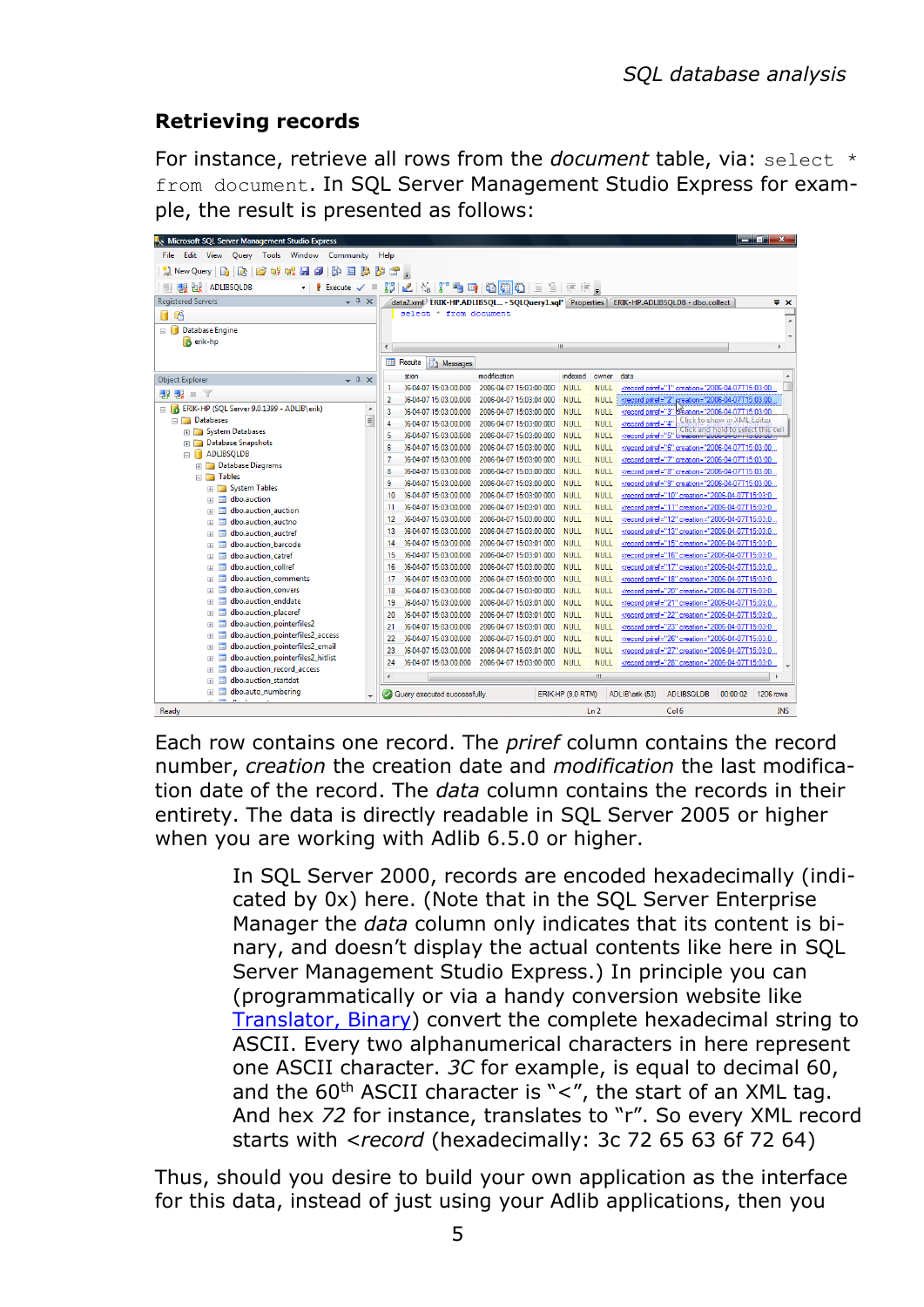can process each retrieved record as XML. To be able to actually find certain records, you will have to use the index tables which exist for many fields.

## <span id="page-9-0"></span>**2.2 Keep a journal of changes to records**

From 6.6.0 you can let Adlib (and Axiell Collections from 1.4) log all saved changes in records, if you are using an Adlib SQL Server or Adlib Oracle database. This allows for easy backtracking to see who, when and which changes have been entered, or you can use the change log to find and restore the original data when incorrect data has been filled in.

## <span id="page-9-1"></span>**2.2.1 Adlib for Windows: Legacy option**

After this functionality has been set for an Adlib database (see the Designer help for more information), for every record which has been edited by a user an extra record will be created in the relevant Adlib database table in the Adlib SQL Server or Adlib Oracle database, and this extra record will have the negated number of the original record number: for example, the first change in a record with the number 171 causes the creation of a record with the number -171. In this "negative" record, all\* changes in the record will be logged from now on: each data change will be saved in a new field occurrence in this record. Note that the size of your database will increase substantially. \* Only changes in linked fields and any merged-in fields won't be logged.

#### **Viewing the journal record in XML**

You cannot view the journal record itself in your adlwin.exe application, but you can in your SQL Server management software if necessary.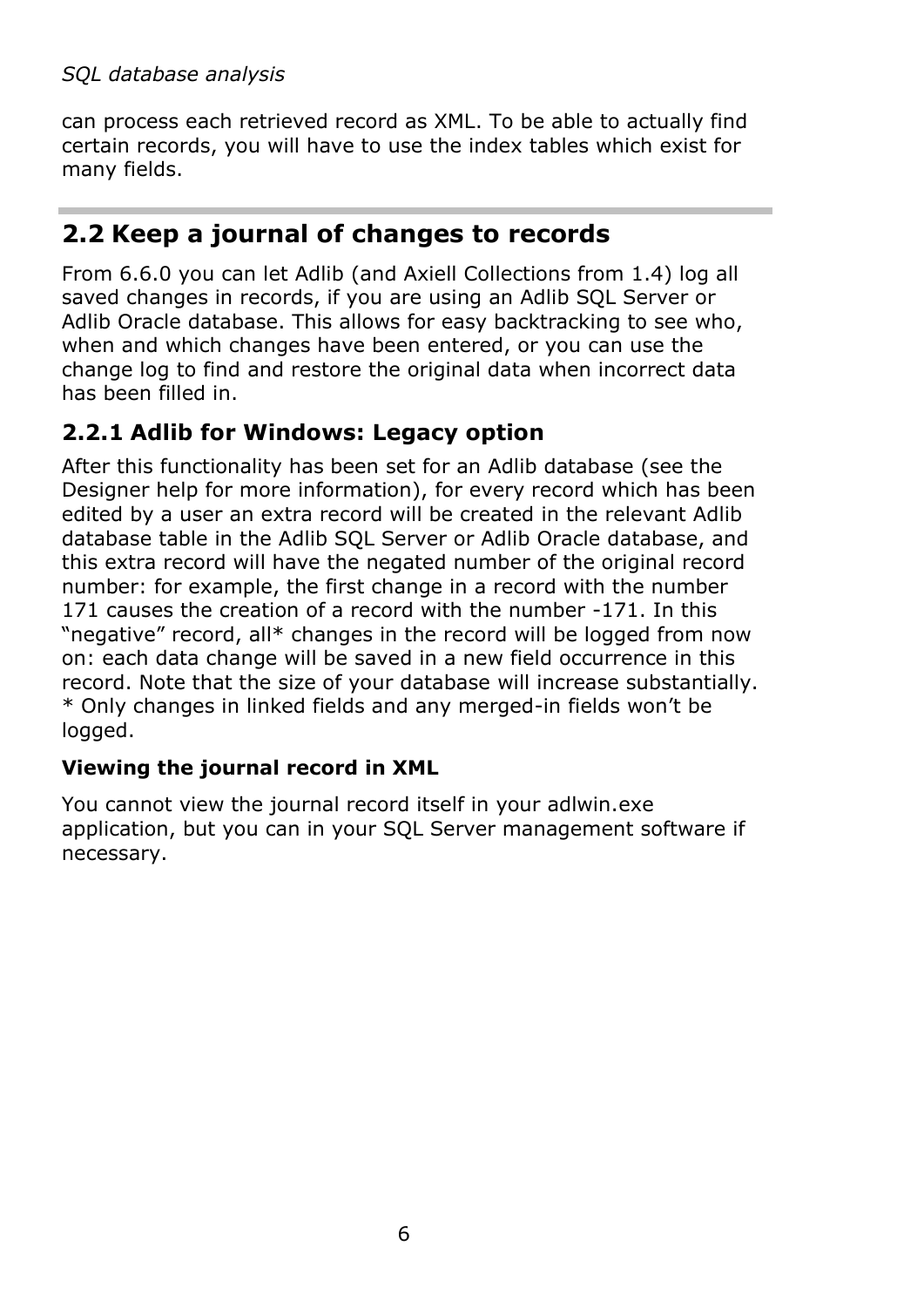| Microsoft SQL Server Management Studio                                                             |                                  |                                                |                                                                                              |              |               |                     |                                     |                                         | $\begin{array}{c c}\n\hline\n\end{array}$ |            |
|----------------------------------------------------------------------------------------------------|----------------------------------|------------------------------------------------|----------------------------------------------------------------------------------------------|--------------|---------------|---------------------|-------------------------------------|-----------------------------------------|-------------------------------------------|------------|
| Project Debug Tools Window<br>Community<br><b>File</b><br>Edit<br>Query<br>Help<br>View            |                                  |                                                |                                                                                              |              |               |                     |                                     |                                         |                                           |            |
| BBBBFFFFFF<br><sup>9</sup> New Query<br><b>In</b>                                                  |                                  |                                                |                                                                                              |              |               |                     |                                     |                                         |                                           |            |
|                                                                                                    |                                  |                                                |                                                                                              |              |               |                     |                                     |                                         |                                           |            |
| √設置日にもの類の目をはする。<br><b>图 92</b><br>$\cdot$   Execute $\blacktriangleright$     <br>master<br>$-1 x$ |                                  |                                                |                                                                                              |              |               |                     |                                     |                                         |                                           |            |
| <b>Object Explorer</b><br>$-1 x$                                                                   |                                  | data3.xml SOLOuerv2.sgl - ER (ADLIB\erik (68)) |                                                                                              |              |               | $\mathbf{v} \times$ |                                     | Properties                              |                                           |            |
| $Connect \quad \blacksquare$                                                                       |                                  | RELECT TOP 1000 [priref]                       | /****** Script for SelectTopNRows command from SSMS                                          |              |               | $+ + + + + +$       |                                     | Current connection parameters           |                                           |            |
| a dbo.costs title                                                                                  |                                  | . [creation]                                   |                                                                                              |              |               |                     |                                     | 8日 2-1回                                 |                                           |            |
| dbo.currency<br>國<br>田                                                                             |                                  | . Imodification!                               |                                                                                              |              |               |                     |                                     | <b>El Aggregate Status</b>              |                                           |            |
| dbo.currency currency<br>٠<br>田                                                                    |                                  | . findexed?                                    |                                                                                              |              |               |                     |                                     | <b>Connection failures</b>              |                                           |            |
| dbo.currency currname<br>田                                                                         |                                  | . [owner]                                      |                                                                                              |              |               |                     |                                     | Elapsed time                            | 00:00:01.0223955                          |            |
| dbo.currency_pointerfiles2<br>m<br>田                                                               |                                  | . [data]                                       |                                                                                              |              |               |                     |                                     | Finish time                             | 11-8-2011 12:04:21                        |            |
| dbo.currency pointerfiles2 acce<br>田                                                               |                                  |                                                | FROM (AdlibModel42UK). (dbo). (document)                                                     |              |               |                     |                                     | Name                                    | FRIK-HP                                   |            |
| dbo.currency pointerfiles2 ema<br>闸                                                                |                                  |                                                |                                                                                              |              |               |                     |                                     | Rows returned                           | 412                                       |            |
| dbo.currency pointerfiles2 hitlis<br>m<br>田                                                        |                                  |                                                | m                                                                                            |              |               |                     |                                     | Start time                              | 11-8-2011 12:04:20                        |            |
| dbo.currency record access<br>田                                                                    | m<br>Results                     | <b>Messages</b>                                |                                                                                              |              |               |                     |                                     | State                                   |                                           |            |
| dho document<br>÷<br>田                                                                             |                                  |                                                | modification                                                                                 |              |               |                     |                                     |                                         | Open                                      |            |
| dbo.document abstract<br>国                                                                         | print                            | creation<br>2011-08-11 11:14:05 000            |                                                                                              | indexed      | owner         | data<br>٠           |                                     | <b>El</b> Connection                    |                                           |            |
| dbo.document acqdate<br>田                                                                          | $-353$                           |                                                | 2011-08-11 11:14:05.000                                                                      | <b>NULL</b>  | journal       | created p           |                                     |                                         | Connection name ERIK-HP (ADLIB\erik)      |            |
| dbo.document auctref<br>m<br>田<br>dbo.document author                                              | $\overline{\phantom{a}}$<br>-296 | 2011-08-11 11:15:37.000                        | 2011-08-11 12:03:32 000                                                                      | <b>NULLE</b> | _joumal       | crecord i           | <b>El Connection Details</b>        |                                         |                                           |            |
| 田<br>dbo.document authorrl                                                                         | я<br>$-171$                      | 2011-02-04 12:22:15.000                        | 2011-02-04 12:31-34 000                                                                      | <b>NULL</b>  | journal       | created p           | Connection elapsed 00:00:01.0223955 |                                         |                                           |            |
| 田<br>dbo.document biblform<br>a                                                                    | $-152$<br>4                      | 2011-08-11 11:14:38 000                        | 2011-08-11 11:14:38.000                                                                      | <b>NULL</b>  | journal       | created p           |                                     | Connection finish ti 11-8-2011 12:04:21 |                                           |            |
| 田<br>dbo.document broadcom                                                                         | -2<br>5                          | 2011-04-11 11:32:58.000                        | 2011-04-11 11:32:58.000                                                                      | <b>NULLE</b> | _joumal       | created p           |                                     | Connection rows re' 412                 |                                           |            |
| 田<br>dbo.document censor                                                                           | 6<br>$\cdot$ 1                   | 2011-04-11 11:26:52.000                        | 2011-04-11 11:26:52.000                                                                      | <b>NULL</b>  | journal       | creatord p          |                                     |                                         | Connection start tin 11-8-2011 12:04:20   |            |
| 田<br>dbo.document censorrl<br>田                                                                    | Θ                                | 1970-01-01 00:00:00 000                        | 1970-01-01 00:00:00 000                                                                      | <b>NULL</b>  | <b>NULL</b>   | created p           |                                     | Connection state                        | Open                                      |            |
| dbo.document chronicl<br>田                                                                         | 8<br>п                           | 2009-10-05 10:18:44 000                        | 2011-04-11 11:26:52.000                                                                      | <b>NULLE</b> | Administrator | created p           |                                     | Display name                            | FRIK-HP                                   |            |
| dbo.document circuit<br>国                                                                          | ۹<br>$\overline{2}$              | 2009-10-05 10:18:44 000                        | 2011-04-11 11:32-58 000                                                                      | <b>NULLE</b> | Administrator | created p           |                                     | Login name                              | ADLIB\erik                                |            |
| dbo.document classcod<br>围                                                                         | 10<br>3                          | 2009-10-05 10:18:44 000                        | 2009-10-05 10:18:44.000                                                                      | <b>NULL</b>  | <b>NULL</b>   | created p           |                                     | Server name                             | FRIK-HP                                   |            |
| dbo.document collnref<br>田                                                                         | 11<br>4                          | 2009-10-05 10:18:44 000                        | 2009-10-05 10:18:44 000                                                                      | <b>NULLE</b> | NULLE.        | created p           |                                     | Server version                          | 10.0.4064                                 |            |
| dbo.document_conferen<br>a<br>田                                                                    | 12<br>5                          | 2009-10-05 10:18:44.000                        | 2009-10-05 10:18:44.000                                                                      | <b>NULL</b>  | <b>NULL</b>   | created p           |                                     | <b>Name</b>                             |                                           |            |
| Fill dbo.document continas                                                                         | $\epsilon$                       | m.                                             |                                                                                              |              |               | ٠                   |                                     | The name of the connection.             |                                           |            |
| demonstration and the<br>m<br>$\epsilon$                                                           |                                  |                                                | Query executed success   ERIK-HP (10.0 SP2)   ADLIB\erik (68)   master   00:00:01   412 rows |              |               |                     |                                     |                                         |                                           |            |
| Ready                                                                                              |                                  |                                                |                                                                                              |              |               | Ln <sub>2</sub>     |                                     | Col 6                                   |                                           | <b>INS</b> |
|                                                                                                    |                                  |                                                |                                                                                              |              |               |                     |                                     |                                         |                                           |            |

In this example you can see several negative records with the owner "\_journal\_". Click the underlined data to open it in a separate tab. You will see the stored XML in this journal record.

| Microsoft SQL Server Management Studio                                                                                                                                                                    |                                     | $  x$                         |
|-----------------------------------------------------------------------------------------------------------------------------------------------------------------------------------------------------------|-------------------------------------|-------------------------------|
| Project Debug XML Tools Window Community Help<br>File Edit View                                                                                                                                           |                                     |                               |
| New Query<br>to to lo<br><b>La</b><br>ы<br>$\mathbb{Z}$ .<br>n.                                                                                                                                           |                                     |                               |
| $2$ $\Box$<br>健<br>國民<br><b>B</b><br>$\mathbb{R}$<br>運<br>$\mathbf{r}$<br>83<br>Έ<br>A2                                                                                                                   |                                     |                               |
| <b>Object Explorer</b><br>$-1 x$                                                                                                                                                                          | <b>Properties</b>                   | $-4x$                         |
| data4.xml data3.xml SQLQuery2.sql - ER (ADLIB\erik (68))<br>$\mathbf{v} \times$<br>Fi <record creation="2011-08-11T12:15:37" modificat-<="" priref="-296" td=""><td></td><td></td></record>               |                                     |                               |
| Connect 课 製 = 了 题<br><field cd="2011-08-11T11:15:37" cu="erik" m<="" occ="1" tag="dm" td=""><td><b>XML Document</b></td><td></td></field>                                                                 | <b>XML Document</b>                 |                               |
| iii dbo.costs title<br>cd="2011-08-11T11:15:37" cu="erik" m<br><field <="" tag="dm" td=""><td>82 24 回</td><td></td></field>                                                                               | 82 24 回                             |                               |
| <b>El dbo.currency</b><br>$cur = "errik"$<br><field <br="" tag="nm">ed="2011-08-11T11:15:37"</field>                                                                                                      | <b>El Misc</b>                      |                               |
| <b>E dbo.currency currency</b><br>$cm="error$<br><field <br="" tag="nm">2011-08-11T11:15:37"</field>                                                                                                      | Encoding                            | <b>Unicode (UTF-8)</b>        |
| dbo.currency_currname<br>田田<br><field <br="" tag="tm">d="2011-08-11T11:15:37"<br/>cu="erik"<br/>-2011</field>                                                                                             | Output                              |                               |
| dbo.currency_pointerfiles2<br>田田<br><field <br="" tag="tm">committee of left.<br/>28<br/><math>cd = 2011 - 08 - 11711 + 15</math><br/>dbo.currency pointerfiles2 acce<br/>田田</field>                      | Schemas                             |                               |
| <field <br="" tag="vm">dd="2011-08-11T11:15:37<br/>commental in the<br/>m in dbo.currency pointerfiles2 ema<br/><field<br>tag="dm"<br/><math>odd=2011-08-11T11+15</math><br/>cu="erik"</field<br></field> | Stylesheet                          |                               |
| (ii) dbo.currency pointerfiles2 hitlis<br><field<br>cu="erik"<br/><math>2011 - 08 - 11711 \cdot 15</math></field<br>                                                                                      |                                     |                               |
| dbo.currency record access<br><field<br>2011-08-11T11:15<br/><b>FRI</b><br/><math>tan = 5mm</math></field<br>                                                                                             |                                     |                               |
| ed="2011-08-11T11:15:44"<br>$cm="error$<br>dbo.document<br><field<br>tag="nm"<br/>mgm<br/>10<br/>Œ.</field<br>                                                                                            |                                     |                               |
| ed="2011-08-11T11:15:44"<br>$cm="***$<br><field <br="" tag="si">3201 H<br/>dbo.document abstract<br/>m.</field>                                                                                           |                                     |                               |
| $000 = 11$<br>dd="2011-08-11T11:15:44"<br>cu="erik"<br><field <br="" tag="tm">m<br/>dbo.document_acqdate<br/><b>H</b></field>                                                                             |                                     |                               |
| cd="2011-08-11T11:15:44" cu="erik"<br><field <br="" tag="tm">dbo.document auctref<br/>FO.</field>                                                                                                         |                                     |                               |
| d="2011-08-11T11:15:44"<br><field <br="" tag="tm">(ii) dbo.document author</field>                                                                                                                        |                                     |                               |
| 2011-08-11T11:15:44"<br>cfield.<br>tag="vm"<br>dbo.document authorrl<br>Œ.                                                                                                                                |                                     |                               |
| cfield<br>2011-08-11T11:16:07"<br>$cu = "e r 1 k"$<br>tag="dm"<br>dbo.document biblform<br>13<br>Œ.<br>cd="2011-08-11T11:16:07"<br>$cm="error$<br><field<br>zн<br/>tag="dm"</field<br>                    |                                     |                               |
| dbo.document_broadcom<br>138<br>$cm = "a + i * "$<br><field <br="" tag="nm">ed="2011-08-11T11:16:07<br/>m</field>                                                                                         |                                     |                               |
| dbo.document_censor<br><b>COL</b><br>Œ.<br><field <br="" tag="nm">cu="erik"<br/>ed="2011-08-11T11:16:07"</field>                                                                                          |                                     |                               |
| dbo.document censorrl<br>田田<br><field <br="" tag="si">2011-08-11T11:16:07"<br/>cu-"erik"</field>                                                                                                          |                                     |                               |
| dbo.document chronicl<br><b>H</b><br>$2011 - 08 - 11T11 + 16 + 07$<br>cu-"erik"<br><field<br>tag="tm"</field<br>                                                                                          |                                     |                               |
| dbo.document circuit<br>$\blacksquare$<br>m > n<br>cd="2011-08-11T11:16:07"<br>cu="erik"<br><field<br>tag="tm"<br/>m</field<br>                                                                           |                                     |                               |
| dbo.document classcod<br>Œ.<br>cd="2011-08-11T11:16:07"<br><field<br>tag="tm"<br/>0.00002737<br/><math>cur = "errik"</math></field<br>                                                                    |                                     |                               |
| dbo.document collnref<br>13<br>Œ.<br>cd="2011-08-11T11:16:07"<br><field <br="" tag="tm"><math>cm = m + 12</math><br/>dbo.document conferen</field>                                                        |                                     |                               |
| <field <br="" tag="vm">="2011-08-11T11:16:07" cu="erik" m<br/>dbo.document continas<br/><field <="" tag="dm" td=""><td><b>Encoding</b></td><td></td></field></field>                                      | <b>Encoding</b>                     |                               |
| the demonstration of                                                                                                                                                                                      | Character encoding of the document. |                               |
| $\overline{a}$<br>m.                                                                                                                                                                                      |                                     |                               |
| Ready<br>Ln <sub>1</sub>                                                                                                                                                                                  | Col1                                | Ch <sub>1</sub><br><b>INS</b> |

## <span id="page-10-0"></span>**2.2.2 Axiell Collections: Record history option**

After this functionality has been set for an Adlib database (see the Designer help for more information), in a separate table per Adlib database in the SQL Server database a new table row will be created for every newly created record, for every edited record and for every deleted record in Axiell Collections 1.4 or Adlib for Windows 7.6 or higher.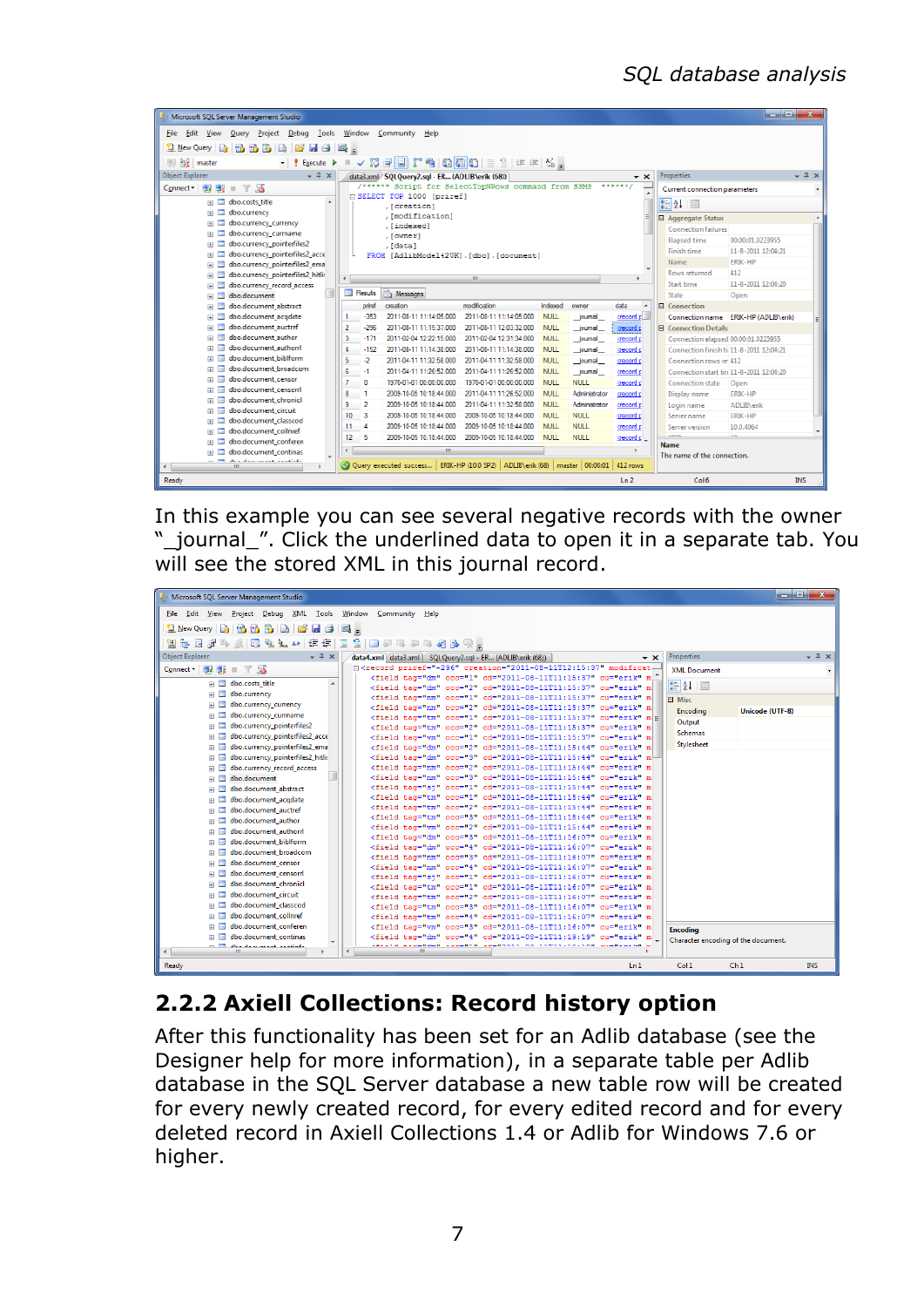### **Viewing the journal tables in SQL Server Management Studio**

Until late 2019 the journal table names were formatted like dbo.journal.<database name>. Later, such a newly created table by Collections was named <database name> journal (e.g. *collect journal*) to bring it in line with typical table naming practices. The data in the journal is most useful if you search on a particular record number and sort ascending on sequence or list all records and sort ascending on priref first and then on sequence, for example:

```
SELECT TOP 10000 [id]
       ,[sequence]
       ,[priref]
       ,[modification]
       ,[user]
       ,[type]
       ,[version]
       ,[delta]
       ,[history]
   FROM [adlib-mymuseum].[dbo].[journal.collect]
  ORDER BY priref, sequence ASC
```
Sorting on *sequence* makes sure that the changes to a record are listed in chronological order from top to bottom with the oldest change on top. All changes to a particular record will be grouped too (see the *priref* column).

The *modification* column displays the modification date and time of the change, while the *user* column contains the user name of the user who made the change.

The *type* column may contain either the number 0, 1 or 2. 0 means the creation of a record, 1 a change to an existing record and 2 the deletion of a record.

The *version* column contains the version of the record with the same record number. If a record is deleted, it is possible that a newly created record gets the same record number: this will then be version 2 of the record. This can be repeated infinitely. It allows you to distinguish versions and to look up logged data in previous versions of the record with this record number.

The *delta* column contains XML representing the newly added data in one or more fields and occurrences. (You may disregard the structure of the XML indicated by nodes like <de  $s="6" d="0" >.)$  For deleted records, the XML will contain no data.

The old data in fields in which data was replaced (only those) can be found in the *history* column. *NULL* indicates that no data was replaced, only added. Of deleted records, their entire contents can be found here.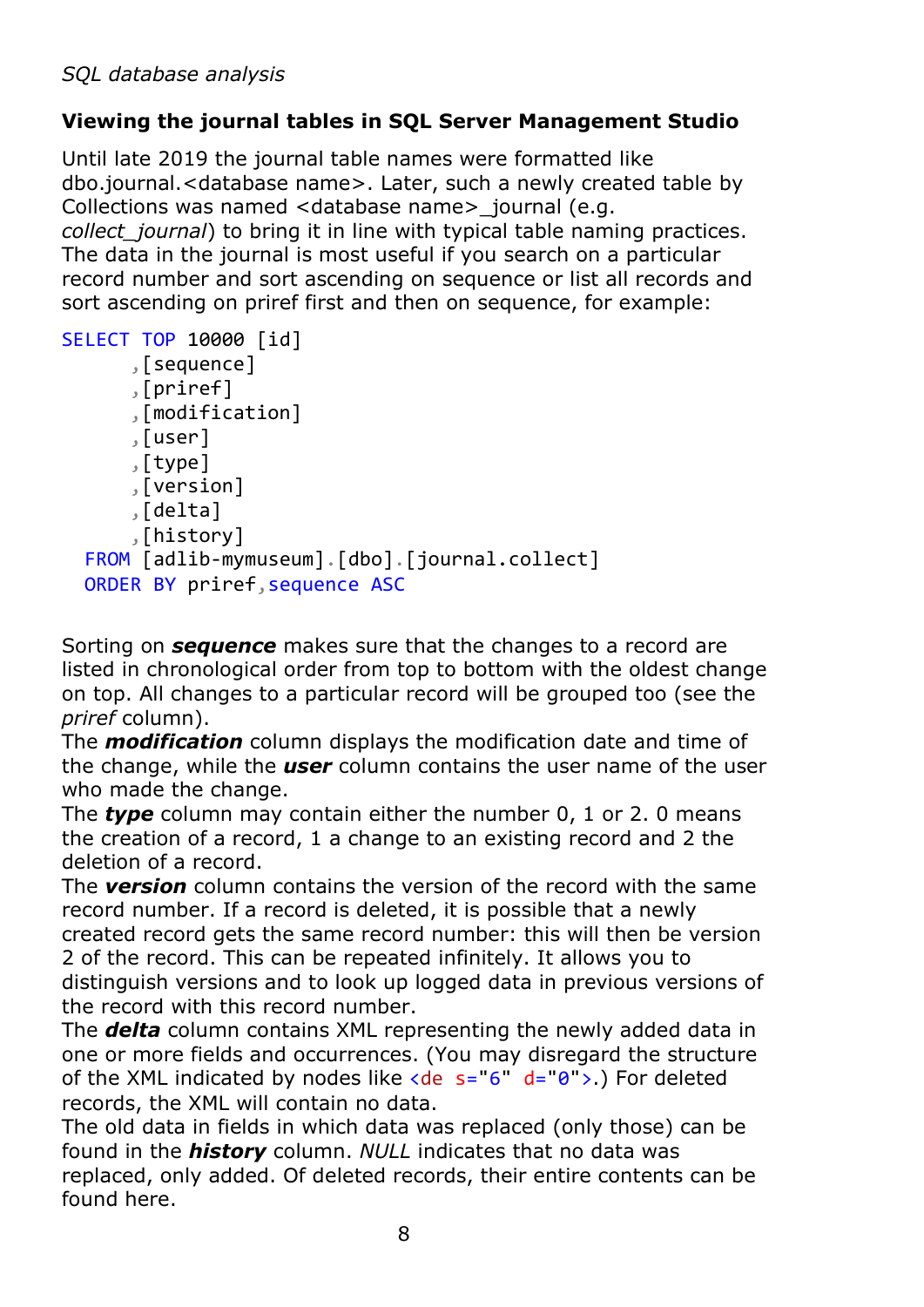# <span id="page-12-0"></span>**2.3 Indexes**

In Adlib SQL (and Adlib Oracle), indexes are stored in separate tables. From Adlib 6.5.0, an index table has eight columns. Per index key there is one row in such a table. The columns are:

- *Term* contains the key on which you can search (although the *term* field may contain linked-record numbers). The indexed values in this column are stored without any accents and entirely in lower case.
- *Display term* contains the indexed term as it has been entered by the user, including any accents and capitals.
- *Priref* contains the record number of the record from which the indexed term originates.
- *Domain* contains the name of the domain to which a term may belong. (From Adlib 6.5.0, the double colon and the domain no longer appear in the *Term* column.)
- *Strippedterm* contains the indexed term but without any punctuation marks like hyphens, quotes and comma's.
- *Dmp\_primary (primary key)* may contain the primary phonetic code, as determined by the DoubleMetaphone algorithm.
- *Dmp\_secondary (secondary key)* may contain the secondary phonetic code, as determined by the DoubleMetaphone algorithm.
- *Language* contains the language in which an index value has been entered, if the field contents are multi-lingual. In multi-lingual Adlib SQL and Oracle databases, until 6.5.0 all translations of multi-lingual field contents were indexed without language indication, which made it impossible to make a language-specific search for some term. From 6.5.0, term and word indexes contain this extra column which makes searching in a specific data language possible.

With these additions in Adlib 6.5.0, the size of SOL indexes may have increased sixfold. Still, it allows for faster searching because Adlib can directly use the proper index column without having to apply any intermediate processing.

In the future, you'll be able to indicate explicitly how Adlib should search a term index on a submitted term, for instance in the *Stripped* form, or phonetically or in a specific language. It is possible in 6.5.0 to search in a specific language via the *Expert search language*, and search phonetically via the *Search wizard*, but the other search possibilities have not been implemented yet.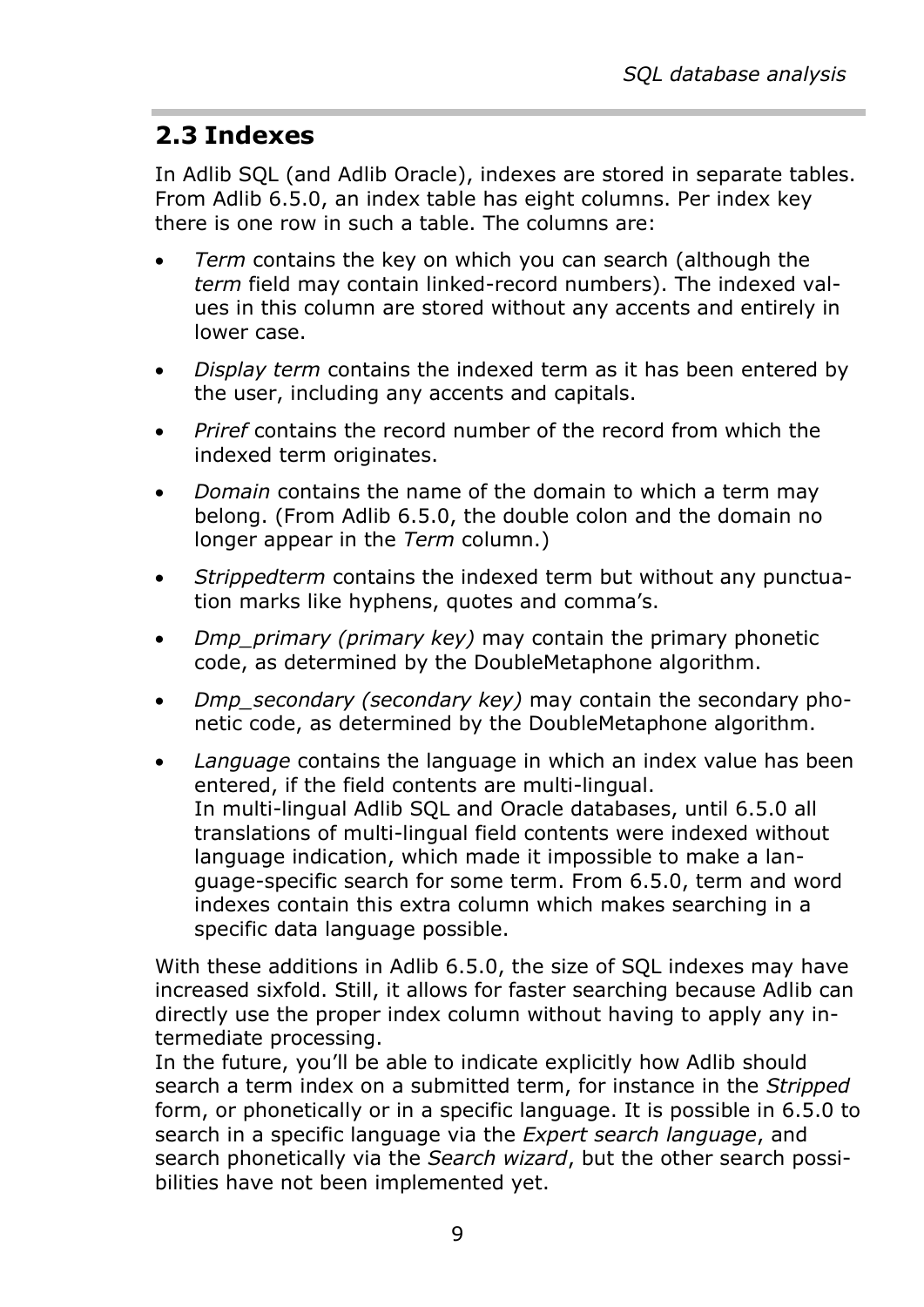# <span id="page-13-0"></span>**2.4 Pointer files**

For Adlib 6.4.0 or older, there is one *<database table>.pointerfiles* table per database table. Each pointer file in it is described in its own row of the table. The available columns are: *owner* (maker of the pointer file), *title*, *number*, *selectionstatement* (the search statement or selection), *hitcount* (number of results), *modification* (date on which the pointer file result was updated last), and *data* (contains this pointer file as an XML document).

As a result of testing with large pointer files (with more than 100.000 hits) it was shown that the 6.3.0 implementation of pointerfiles performed insufficiently in the SQL based versions of adlwin (this applies both to the Microsoft SQL Server and the Oracle implementations). Retrieving a pointerfile of over 100.000 hits could easily take over an hour of processing time. The Adlib proprietary database implementation performed much better (30 seconds for the same pointer file).

To solve this problem in 6.5.0, the pointerfile format in the SQL implementation of Adlib has radically changed, and the pointer file reading and writing algorithms have been rewritten. After the required conversion procedure with the upgrade to Adlib 6.5.0 or higher, the modifications have been processed in your database; for users, the change makes no difference.

## <span id="page-13-1"></span>**2.5 The 6.5.0 pointer file structure**

In the 6.5.0 pointer file structure, each pointer file is stored in four separate tables: a table for the pointer file header, a table for the pointer file hitlist, a table for the e-mail addresses for any SDI component of the pointer file and a table for the access rights of the pointer file. All four tables have the same "base name" that consists of the name of the Adlib database with the extension "pointerfiles2":

- 田 国 dbo.collect\_pointerfiles2
- 国 dbo.collect pointerfiles2 access
- 国 dbo.collect pointerfiles2 email
- 国 dbo.collect pointerfiles2 hitlist

The extension *pointerfiles2* was chosen deliberately to make a distinction between "old" style pointer files and "new" style pointer files. The result of this is that "old" pointerfiles will be visible in pre-6.5.0 release versions of adlwin and the "new" style pointer files will only be visible post 6.5.0 release versions of adlwin.

The pointer file header table structure is as shown in the figure below.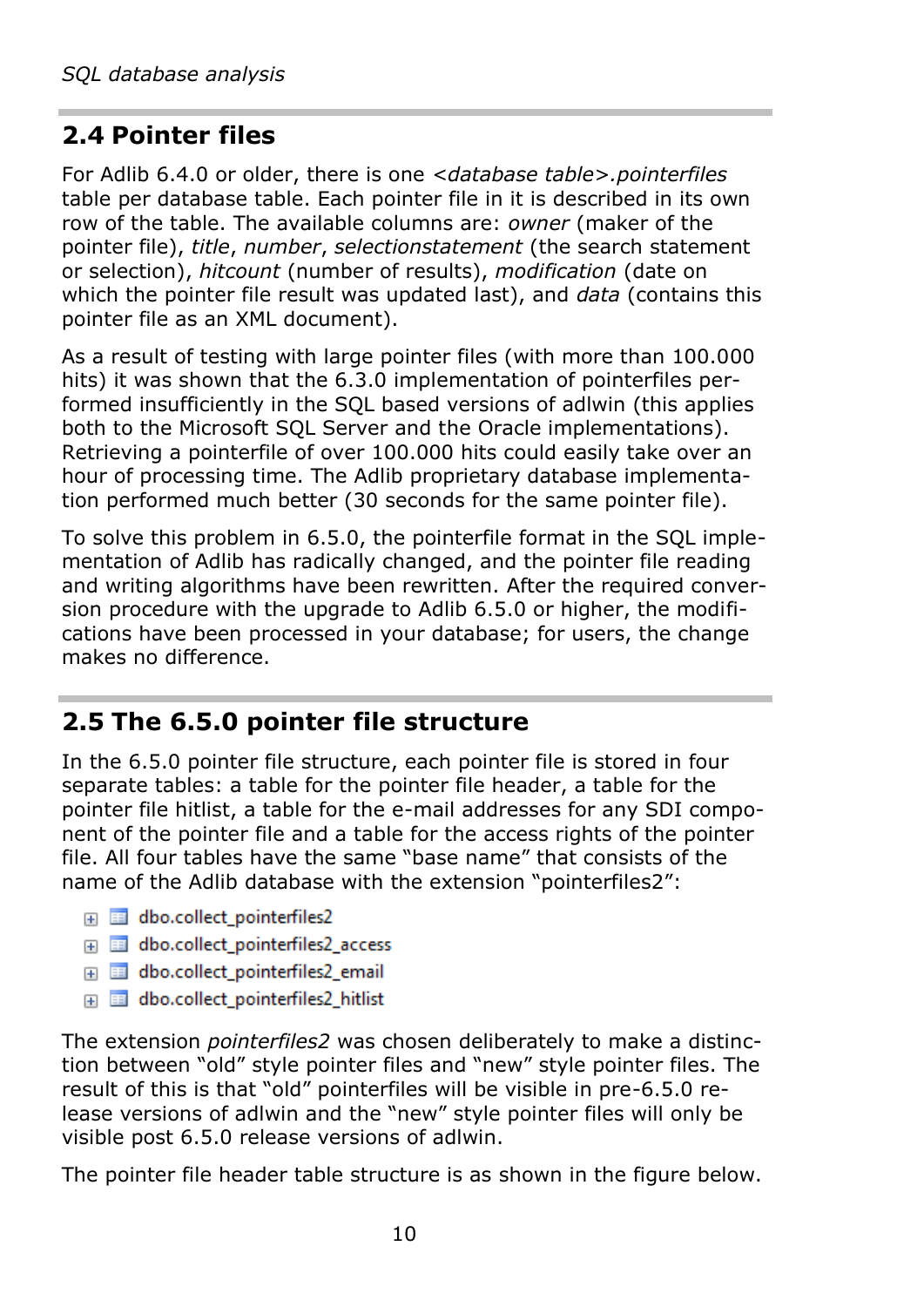Note that all pointer file header data elements (including SDI data) are now expressed as separate columns. Also note that text columns of indefinite length use the nvarchar(max) feature of SQL Server 2005, which implies that Adlib 6.5.0 can no longer be used on SQL Server 2000.

- $\Box$  dbo.collect pointerfiles2
	- $\Box$  Columns
		- pfnumber (PK, int, not null)
		- $\boxed{\equiv}$  owner (nvarchar(max), null)
		- title (nvarchar(max), null)
		- selectionstatement (nvarchar(max), null)
		- sortstatement (nvarchar(max), null)
		- $\boxed{\equiv}$  printstatement (nvarchar(max), null)
		- $\boxed{=}$  hitcount (int. null)
		- modification (datetime, null)
		- astrun (datetime, null)
		- $\boxed{\equiv}$  expires (datetime, null)
		- $\boxed{\equiv}$  caption (nvarchar(max), null)
		- facsname (nvarchar(max), null)
		- $\equiv$  frequency (nvarchar(max), null)
		- Illanguage (int. null)
		- $\boxed{\equiv}$  prunemode (int. null)
		- deliverymethod (int. null)
		- mailformat (int, null)
		- $\equiv$  suspended (int, null)
		- $\boxed{=}$  limit (int. null)
		- $\boxed{\equiv}$  printerdestination (nvarchar(max), null)
		- subject (nvarchar(max), null)
		- pfcomment (nvarchar(max), null)
		- $\boxed{\equiv}$  randomizestatement (nvarchar(max), null)
		- outputformat (nvarchar(max), null)

The pointer file hitlist table structure is as follows:

- $\Box$  dbo.collect pointerfiles2 hitlist
	- $\Box$  Columns
		- pfnumber (int, not null)
		- $\boxed{\equiv}$  priref (int, not null)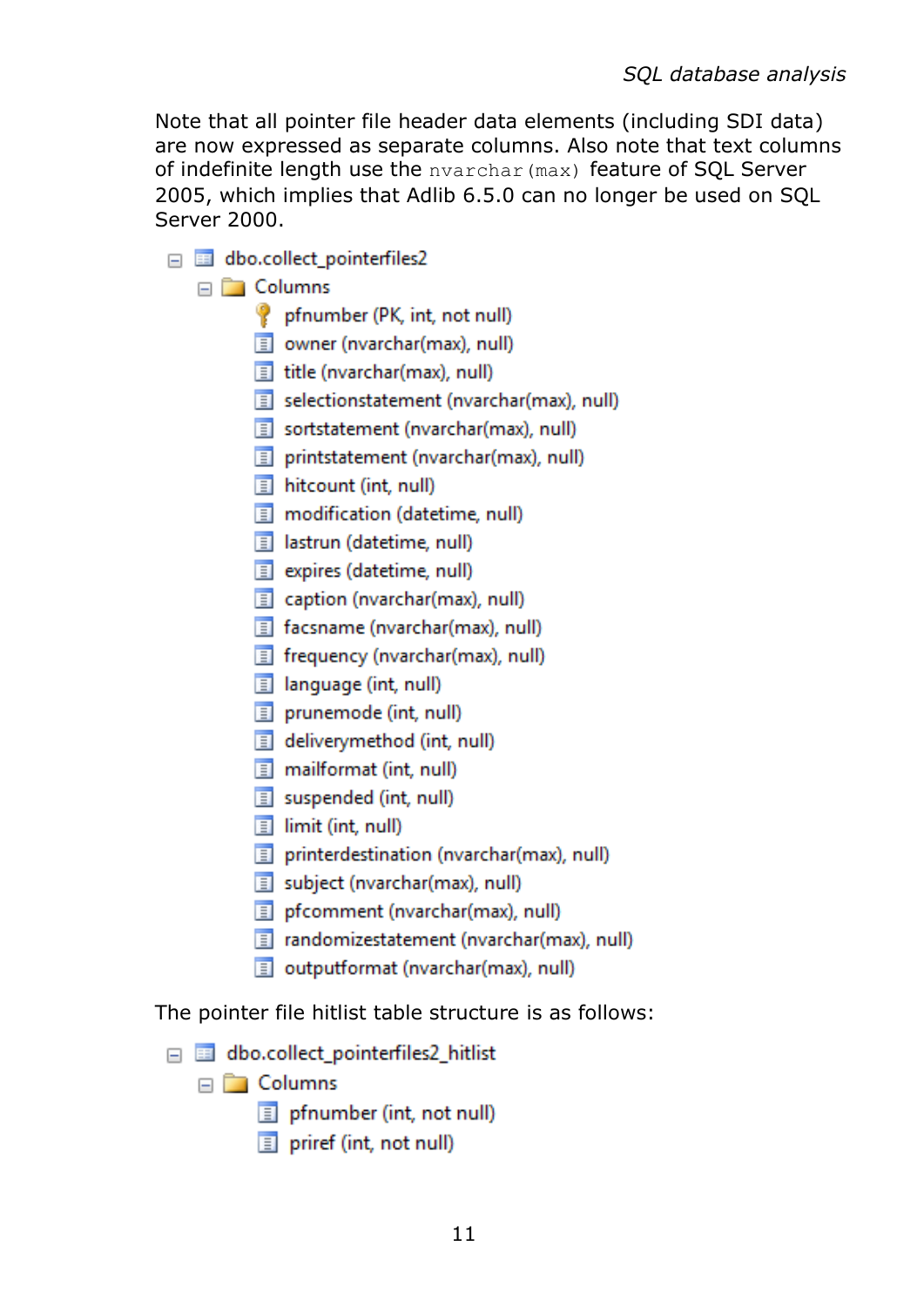The hitlist table structure is very simple, it consists of rows of just two numbers: the pointer file number and the priref of the record in the pointer file.

The other two tables are just as simple. The pointer file e-mail list table structure is as follows:

| □ <i>■</i> dbo.collect_pointerfiles2_email |  |  |  |  |  |  |
|--------------------------------------------|--|--|--|--|--|--|
| $\Box$ Columns                             |  |  |  |  |  |  |
| $\Box$ pfnumber (int, not null)            |  |  |  |  |  |  |
| $\equiv$ email (nvarchar(64), null)        |  |  |  |  |  |  |

(The e-mail table is a separate table because each pointer file can have multiple SDI e-mail destinations.)

The pointer file access rights table structure is as follows:

 $\Box$  dbo.collect pointerfiles2 access

 $\Box$  Columns

- $\boxed{3}$  pfnumber (int. not null)
- $\equiv$  role (nvarchar(64), null)
- $\boxed{=}$  access (int. not null)

The access table *access* column of a pointer file may contain the following values: 0 (undefined access rights), 1 (none access rights), 2 (read access), 3 (write access), 4 (full access).

# <span id="page-15-0"></span>**2.6 Record locks**

| Microsoft SOL Server Management Studio                                                                                                               | $\mathbf{K}$<br>$ -$                 |
|------------------------------------------------------------------------------------------------------------------------------------------------------|--------------------------------------|
| Edit<br><b>View</b><br>Query Project Debug<br>Tools<br>Window<br>Community<br><b>File</b><br>Help                                                    |                                      |
| b to to la<br>BHSE.<br>New Query<br>- Dr                                                                                                             |                                      |
| √設固固器商の面の目台建建る。<br><b>Page master</b><br>$\cdot$   <b>?</b> Execute $\blacktriangleright$                                                            |                                      |
| <b>Object Explorer</b><br>$-1 \times$<br>SQLQuery5.sql - (I (ADLIB\erik (61))*<br>$\equiv x$                                                         | $-1 \times$<br><b>Properties</b>     |
| /****** Script for SelectTopNRows command from SSMS<br>Connect $\blacksquare$ $\blacksquare$ $\blacksquare$ $\blacksquare$ $\blacksquare$            | <b>Current connection parameters</b> |
| SELECT TOP 20 [database name]<br>dbo.rameau seenfrom                                                                                                 |                                      |
| . [priref]<br>dbo.rameau status                                                                                                                      | 312.1                                |
| . [id]<br>dbo.rameau term                                                                                                                            | <b>El Aggregate Status</b>           |
| , [lockTime]<br>dbo.rameau termcode<br>. [info]                                                                                                      | Connection fai                       |
| dbo.rameau use<br>FROM [Model42NL].[dbo].[recordlocks]                                                                                               | Elapsed time 00:00:00.109197.        |
| dbo.rameau used for                                                                                                                                  | Finish time<br>11-6-2012 15:38       |
| dbo.recordlocks                                                                                                                                      | Name<br>(local)                      |
| Columns<br>G                                                                                                                                         | Rows returned 1                      |
| m.<br>Keys<br>n.<br><b>E</b>                                                                                                                         | Start time<br>11-6-2012 15:38        |
| 扁<br><b>Fa</b> Messages<br>Constraints<br>Results<br>$\overline{a}$                                                                                  | Open<br>State                        |
| <b>Triggers</b><br>lockTime<br>info<br>id<br>database name<br>priref                                                                                 | <b>El</b> Connection                 |
| Indexes<br>÷<br>画<br>2012-06-11 15:37:52.000<br>89<br>erik 2f4<br><b>NULL</b><br>collect<br>1                                                        | Connection na (local) (ADLIB\e       |
| <b>Statistics</b><br>$\overline{a}$                                                                                                                  | <b>El Connection Details</b>         |
| dbo.reprlang                                                                                                                                         | Connection el: 00:00:00.109197       |
| dbo.reprlang_language                                                                                                                                | Connection fir 11-6-2012 15:38 =     |
| dbo.reprlang_pointerfiles2                                                                                                                           | <b>Name</b>                          |
| dbo.reprlang pointerfiles2 a                                                                                                                         | The name of the connection.          |
| dbo.reprlang_pointerfiles2 +<br>国国<br>Q Query execute (local) (10.50 RTM) ADLIB\erik (61)   master   00:00:00   1 rows<br>$\mathbf{m}$<br>$\epsilon$ |                                      |
| Col12<br>Ready<br>ln 4                                                                                                                               | Ch12<br><b>INS</b>                   |

There is one *recordlocks* table for the entire SQL database. Each row in this table describes one record lock: the name of the database table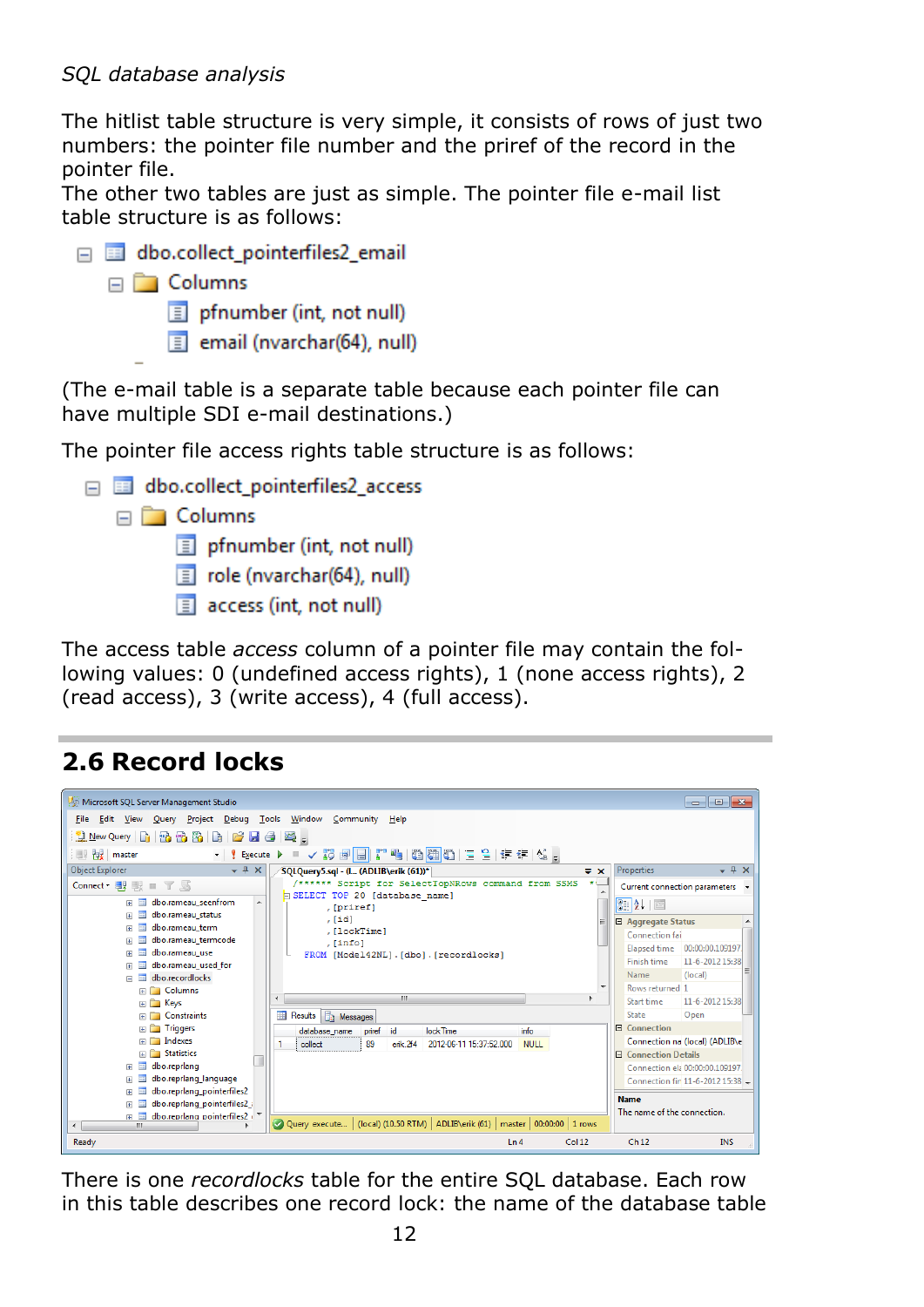to which the lock applies, the record number of the locked record, the lock id and the time of locking. Retrieve all rows from this table to see which locks are present at the moment.

Normally, record locks exist only while a record is being edited, to prevent someone else from editing the record at the same time. However, if the computer ever crashes, one or more record locks may be left behind in the database, after which those records can not be edited by anyone anymore. Then preferably use Adlib Designer to remove the remaining record locks in a user friendly way. In MS SQL Server Management Studio you can do this as well though, in the *record locks* table. In the opened *record locks* table you can remove all record locks at once via the following SQL query: DELETE FROM [<my-database>].[dbo].[recordlocks]

Replace <my-database> by the actual name of your database, without sharp brackets. Make sure that nobody is working in Adlib when you execute this statement.



If currently people are at work in the database, and therefore you only want to remove one specific remaining lock, then do this with: DELETE FROM [<my-database>].[dbo].[recordlocks] WHERE priref = <record-number>

Replace  $<$  record-number> by the actual record number, without the sharp brackets.

# <span id="page-16-0"></span>**2.7 Specific rights per record in separate table**

Specific access rights per record, which have been made possible via the *Rights*, *Authorisation type* option (see the Designer Help for more information about this type of data protection), will be stored in a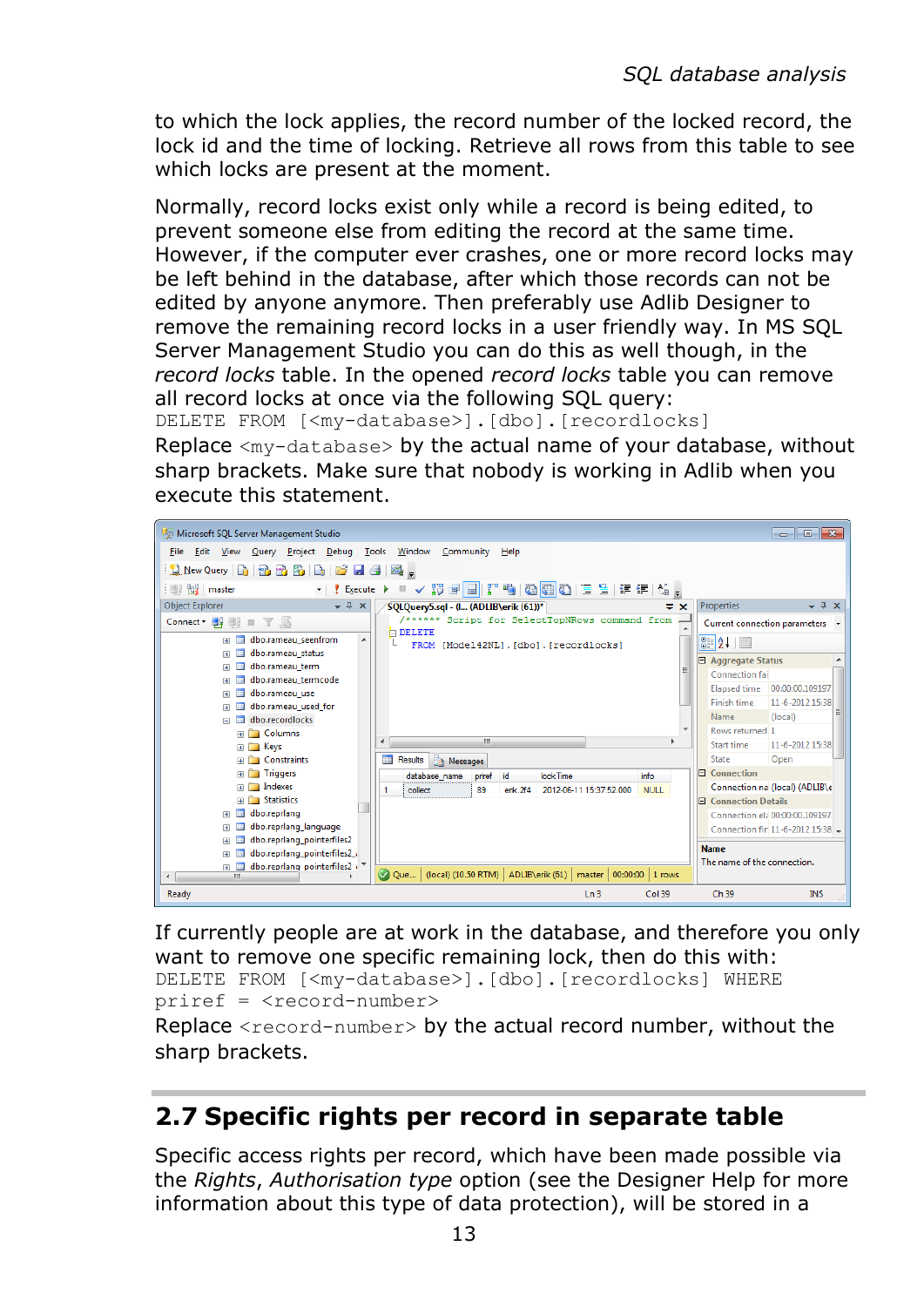separate table from 6.5.0. The new table has three columns: *priref* (repeatable), *role* and *rights*.

The advantage is that Adlib no longer has to read a record to find out whether the current user has the proper access rights for the intended action, which improves performance of Adlib.

# <span id="page-17-0"></span>**2.8 ISO date tables**

The 6.5.0 structure of ISO date indexes contains the dates entered by the user (complete or incomplete) in a column named *displayterm*, and a *term* column which will always automatically contain complete ISO dates.

With 6.5.0, the data type of the term column has been changed from a term index (SQL) or nvarchar2 index (Oracle) to a float resp. number index to allow for especially large dates (beyond - or + 9999-01- 01) in your data.

# <span id="page-17-1"></span>**2.9 A single table for counters**

In your Adlib SQL or Adlib Oracle database, there's a separate table called *dbo.auto\_numbering* which contains all counters for all tables, with automatically numbered fields as well as the named counters introduced in 6.6.0 (see the ADAPL GetCounter function).

| $=$ |                | <b>■ dbo.auto_numbering</b>            |
|-----|----------------|----------------------------------------|
|     | $\Box$ Columns |                                        |
|     |                | database_name (nvarchar(32), not null) |
|     |                | $\equiv$ tag (char(2), not null)       |
|     |                | counter (bigint, not null)             |
|     |                |                                        |

There are three columns in this table:

- The *database\_name* column holds the names of any named counters and Adlib database names for automatically numbered fields. Because the named counters are stored in an existing database table structure, the name of a named counter is saved in the not quite appropriately named *database\_name* column. The advantage of using the existing structure is that you don't need a database conversion to apply named counters.
- The *tag* column contains field tags of any automatically numbered fields.
- The *counter* column holds the most recently assigned counter values.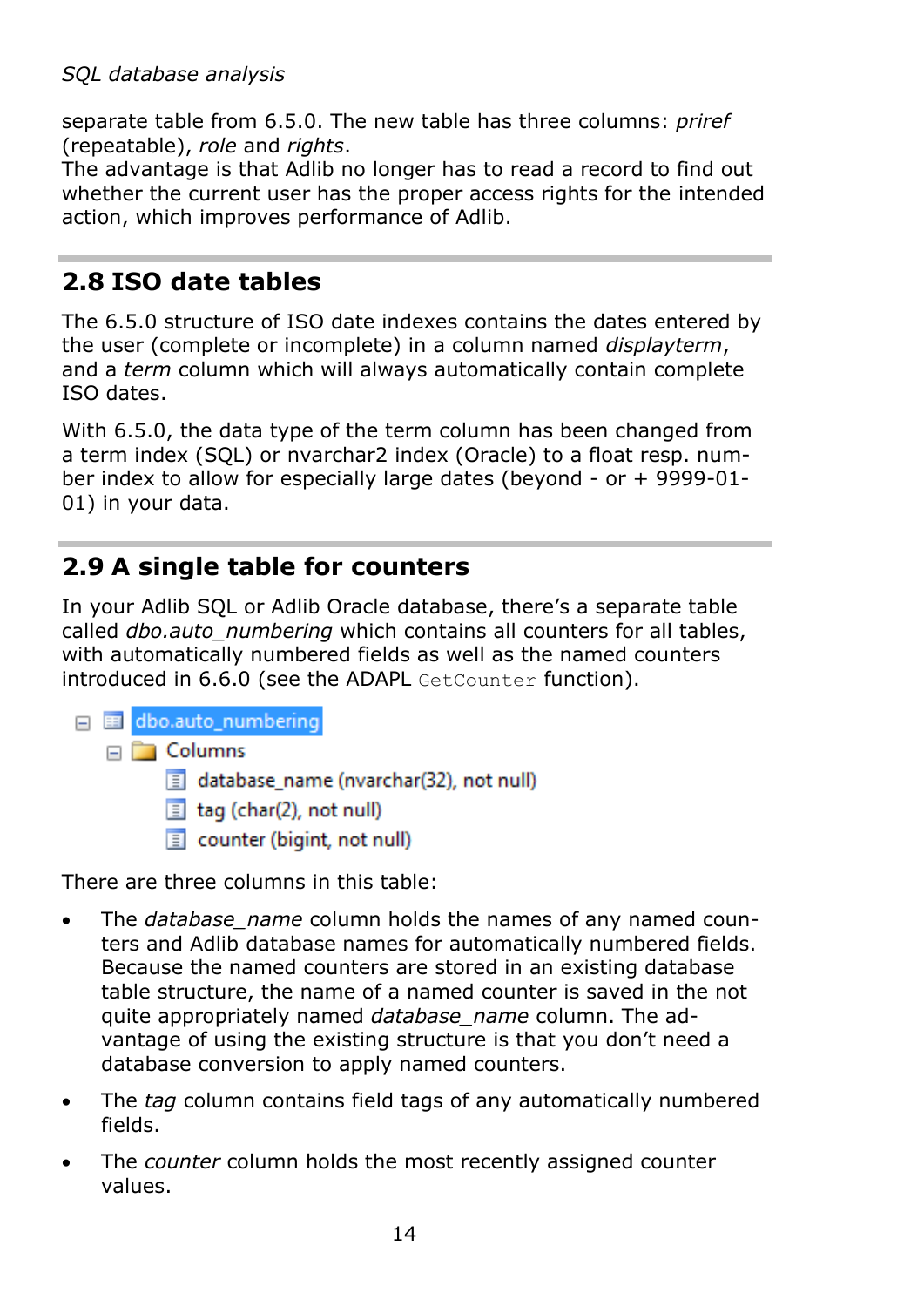## <span id="page-18-0"></span>**2.10 Examples**

Suppose you are looking for all records in the *document* table, in which the author field holds the name Fruithof, Th. In Adlib, records of names of persons and institutions are stored in the *people* file. The names themselves are in the *name* field. For this field an index is available so that Adlib will be able to quickly search for names, in this case the index is the *people\_name* table. From a record in *document* there is a link to this field, via a link reference: only the record number of the linked name record will be saved in a documentation record. So you'll first have to search *people\_name* for the record number of Fruithof, Th. Because domains occur in this index – domains usually appear in *thesau* and *people* and their indexes – and you are looking for the author Fruithof, Th., you have to execute an SQL statement similar to the following: select  $*$  from people name where term like 'fruit%' and domain='author'. In our example database one record is found, for the relevant author, with record number 20. So it is this record number that has to occur in the index of the field in *document* in which authors are stored: *document\_author*, since in there only the record number of the name record occurs (20, in this case), not the searched name itself. With the following query you can find out in which documentation record the name record 20 (author Fruithof) appears: select \* from document author where term = '20'. In our example this turns out to be record 1 (in *document*, as stated). You can retrieve this record via e.g.: select \* from document where priref = '1'.

With somewhat more advanced SQL statements it's also possible to execute these steps all at once (or to enter more complex queries), for example:

```
SELECT document.priref, document.data
FROM document
INNER JOIN document_author ON document.priref = docu-
ment_author.priref
INNER JOIN people name ON document_author.term = peo-
ple_name.priref
WHERE people name.term like 'fruit%'
and domain='author'
and (document.priref >= 0 and document.priref <= 500)
order by document.priref
```
Via the inner joins the keyfields are indicated with which the tables, in which you want to search, are linked together in Adlib. In this query are also specified the priref limits of the dataset you want to search, and a sort criterium.

A similar example for searching on a certain title in the same dataset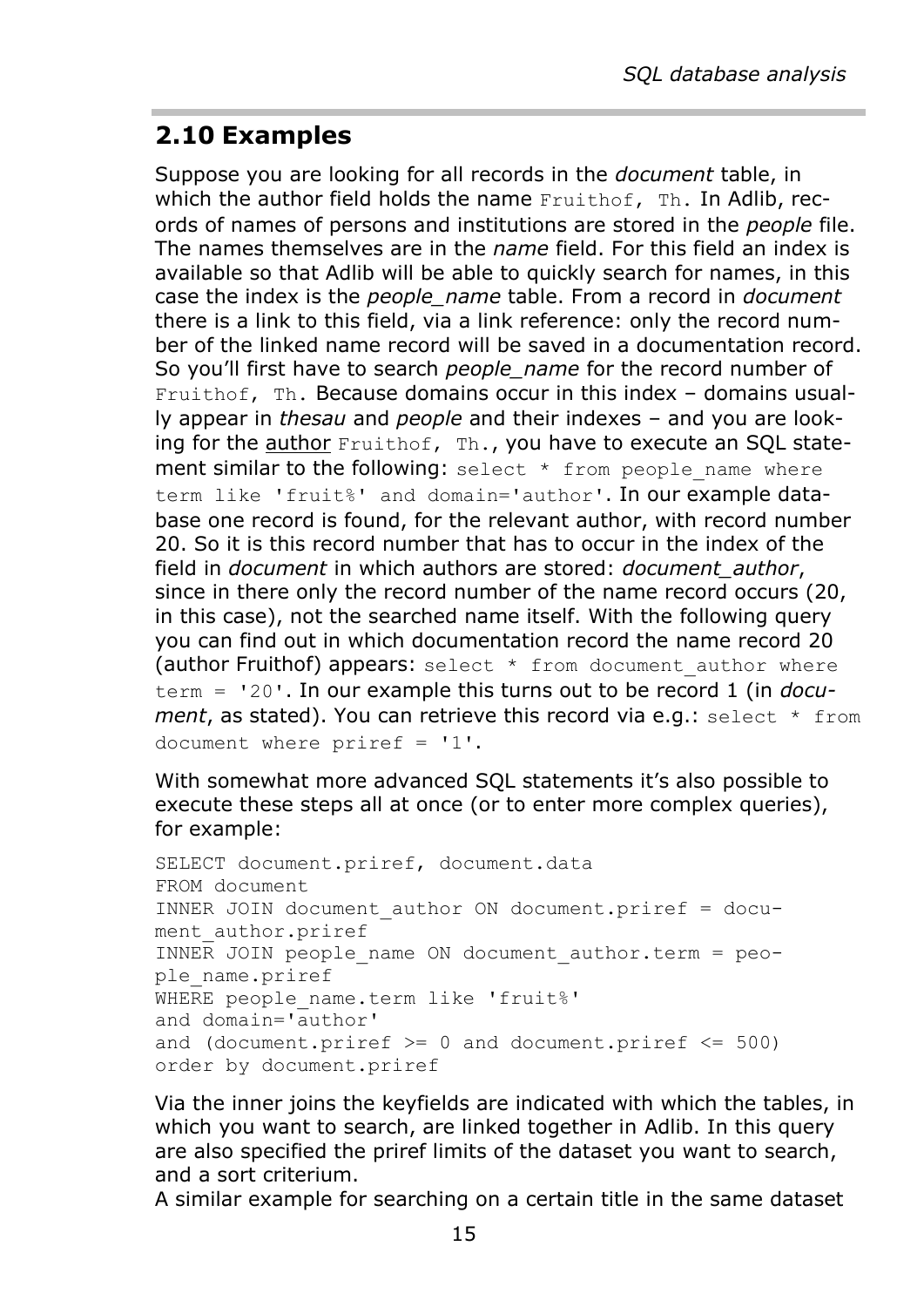(here *Books*), for which you only want to retrieve record numbers, can look as follows:

```
SELECT distinct document.priref
FROM document
INNER JOIN document_title ON document.priref = docu-
ment_title.priref
INNER JOIN wordlist ON document_title.term = word-
list.wordnumber
WHERE wordlist.term like 'w%'
and (document.priref >= 0 and document.priref <= 500)
order by document.priref
```
Some other examples of handy queries:

- select all document records in which a field with occurrence 5 appears: select \* from document where data.exist  $('/record/field[@occ="5"]') = 1$
- select all document records in which a field with tag 'ti' appears: select \* from document where data.exist  $('/record/field[@taq = "ti"]') = 1$
- select all document records in which a field with the 'creation' attribute appears: select \* from document where data.exist ('/record/field[@creation]') = 1

#### ■ Using the wordlist

Noteworthy here is the special *wordlist* index. The *wordlist* contains all unique words that occur in all word-indexed (free text) fields. These are fields with long texts, such as titles or descriptions.

|              | tem                | displaytem         | strippedterm       | language | dmp_primary | $dmp$ <sub>-</sub> | wordnumb A |
|--------------|--------------------|--------------------|--------------------|----------|-------------|--------------------|------------|
| 7405         | CO.                | Co.                | CO                 |          | κ           |                    | 7405       |
| 7406         | horizontale        | Horizontale        | horizontale        |          | <b>HRSN</b> |                    | 7406       |
| 7407         | één                | één                | een                |          | N           |                    | 7407       |
| 7408         | cylindemachine     | cylindemachine     | cylindemachine     |          | <b>SLNT</b> |                    | 7408       |
| 7409         | één-cvlindemachine | één-cvlindemachine | een cylindemachine |          | <b>NSLN</b> |                    | 7409       |
| 7410         | uit                | uit                | uit                |          | AT          |                    | 7410       |
| 7411         | 1906               | 1906               | 1906               |          |             |                    | 7411       |
| 7412         | met                | met                | met                |          | <b>MT</b>   |                    | 7412       |
| 7413         | een                | een                | een                |          | AN          |                    | 7413       |
| 7414         | vermogen           | vermogen           | vermogen           |          | <b>FRMJ</b> | <b>FRMK</b>        | 7414       |
| 7415         | van                | van                | van                |          | FN          |                    | 7415       |
| 7416         | ca                 | ca                 | ca                 |          | κ           |                    | 7416       |
| 7417         | ca.                | ca.                | ca                 |          | κ           |                    | 7417       |
| 7418         | 250                | 250                | 250                |          |             |                    | 7418       |
| $-0.00$<br>∢ | ٠                  | ×.                 | ×<br>Ш             |          | mar.        |                    | $-1112$    |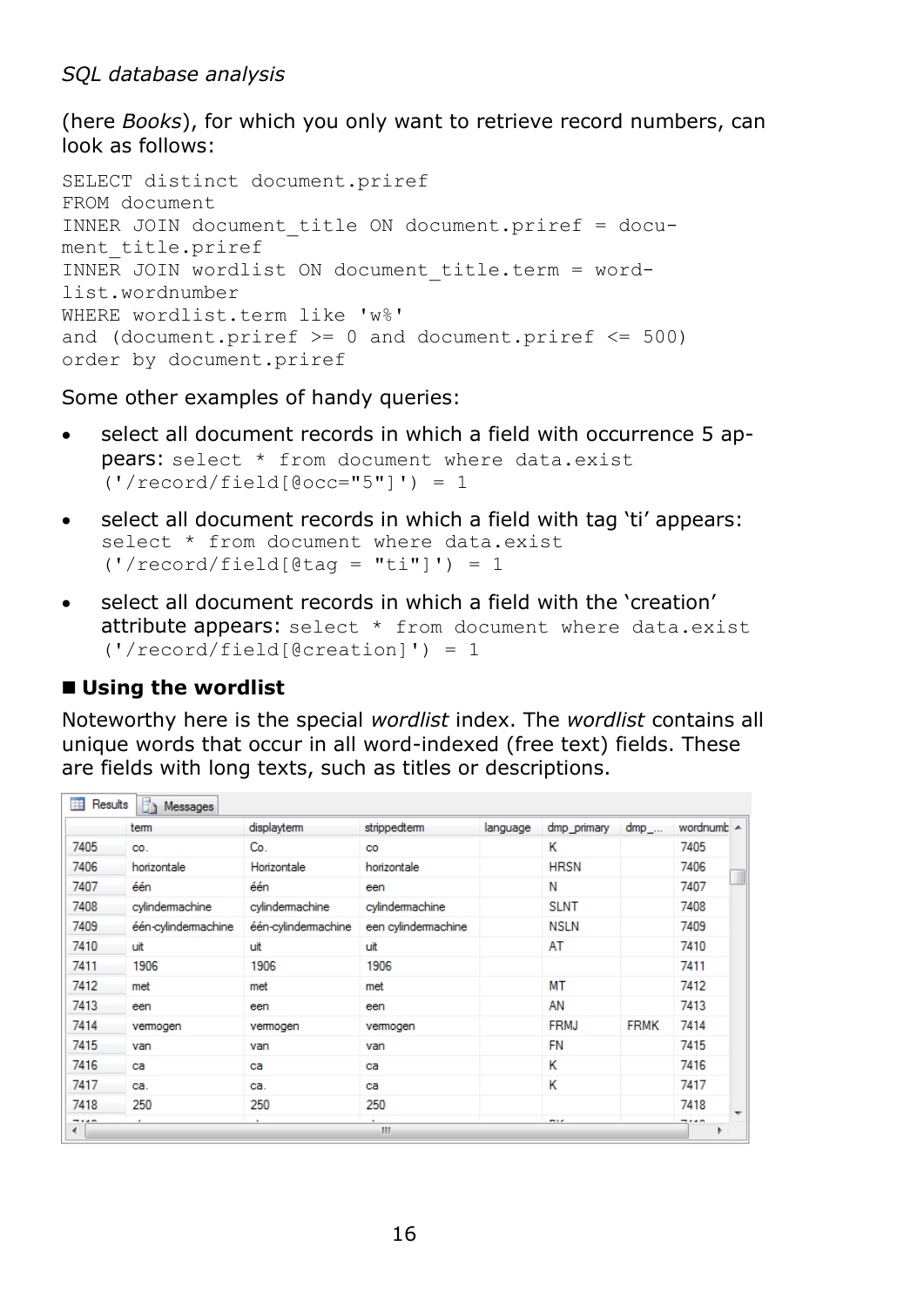There is only one *wordlist* for all main tables together. Which words occur in this file can easily be discovered via the SQL statement: select \* from wordlist.

In this index you can see that each term has a word number. And just like with linked fields, in long-text fields only the word numbers are stored, not the literal text, again to save disk space. You can observe this in the following query:

```
select top 1000 term, priref from document title
```

|     | <b>Results</b> | <b>Ressages</b> |
|-----|----------------|-----------------|
|     | tem            | priref          |
| 718 | 4509           | 99              |
| 719 | 4510           | 99              |
| 720 | 4511           | 99              |
| 721 | 4512           | 99              |
| 722 | 4513           | 99              |
| 723 | 4514           | 99              |
| 724 | 840            | 100             |
| 725 | 4515           | 100             |
| 726 | 4516           | 100             |
| 727 | 1              | 101             |
| 728 | 4              | 101             |
| 729 | 22             | 101             |
| 730 | 29             | 101             |
| 731 | 31             | 101             |
|     |                |                 |

From record 100 for example, three words have been indexed, with the word numbers 840, 4515 and 4516. With the following query, for instance, you can retrieve these words from the *wordlist* (the words from record 100 which have been indexed in the title index in the document database – in SQL these are both tables of course):

```
select wordlist.term from wordlist inner join docu-
ment title on wordlist.wordnumber = document title.term
where document title.priref=100
```

| Results<br>用<br>Messages<br>ŢD. |  |
|---------------------------------|--|
| term                            |  |
| people                          |  |
| parachuting                     |  |
| pocket                          |  |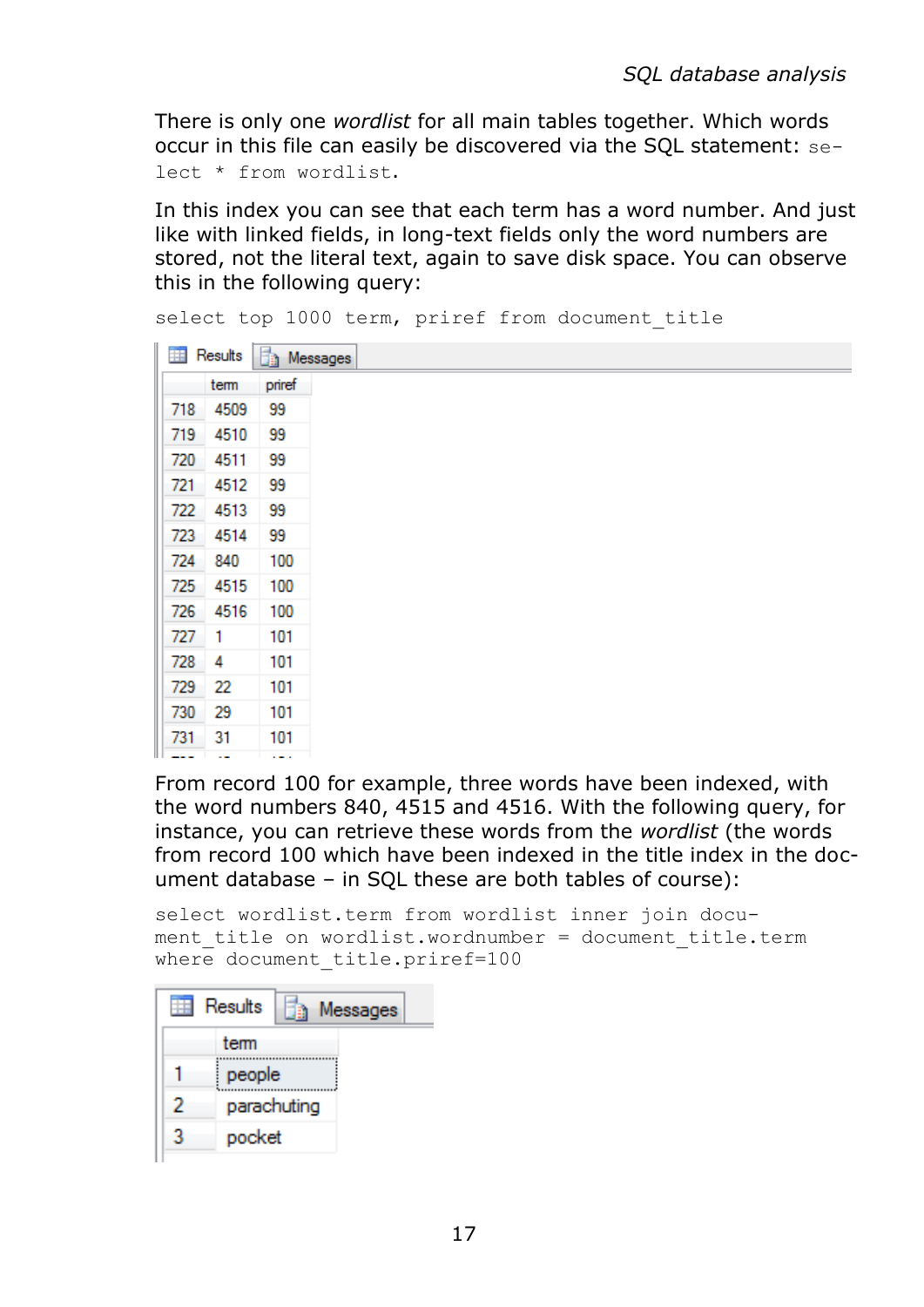To retrieve all words from the title index for a set of records (99-101), and each word accompanied by the record number of the source document record while sorted on term, you would use the following query:

select wordlist.term, document title.priref from wordlist inner join document title on wordlist.wordnumber = document title.term where document title.priref in  $(99,100,101)$ order by term

Another approach is the following: if you are looking for documentation records of which the title contains the word " $j$ ungle" for example, then you'll first have to retrieve its word number, for instance via: select \* from wordlist where wordlist.term = 'jungle'. In our database, this word has number *49054*. Now you have to look up this number in the title index of *document*: select \* from document title where document title.term = '49054'. In our example only one record number is found: *655*. And finally we can retrieve this record from *document*, via: select \* from document where document.priref = '655'.

You can search the *wordlist* truncated as well, via the % character. For example: select \* from wordlist where wordlist.term like '%sing%'

| Ħ | Results<br>Messages |             |              |          |             |               |            |  |  |  |
|---|---------------------|-------------|--------------|----------|-------------|---------------|------------|--|--|--|
|   | tem<br>             | displaytem  | strippedterm | language | dmp primary | dmp secondary | wordnumber |  |  |  |
|   | passing             | passing     | passing      |          | <b>PSNK</b> |               | 3362       |  |  |  |
| 2 | advertising         | Advertising | advertising  |          | <b>ATFR</b> |               | 4072       |  |  |  |
| 3 | basingstoke         | Basingstoke | basingstoke  |          | <b>PSNK</b> |               | 6076       |  |  |  |
| 4 | blessing            | blessing    | blessing     |          | <b>PLSN</b> |               | 4036       |  |  |  |
| 5 | casing              | casing      | casing       |          | <b>KSNK</b> |               | 1232       |  |  |  |
| 6 | cleansing           | cleansing   | cleansing    |          | <b>KLNS</b> |               | 4134       |  |  |  |

In a normal *wordlist*, each word appears only once per data language (or without data language). If the *wordlist* has become corrupted for whatever reason, then words may appear more than once per data language. Such corruption must be repaired. One of the ways to do this is to remove all duplicates from the *wordlist* manually, after which you could use the Indexcheck tool to repair all word indexes (by means of a specific list of all word-indexed tags per Adlib database). This way, the *wordlist* will only be repaired where it is corrupted, and ik won't need to be rebuilt. With the following query you can find all duplicates in the *wordlist*:

select wordlist.term, count(\*) as WordCount from wordlist group by wordlist.term having COUNT(\*) > 1 order by term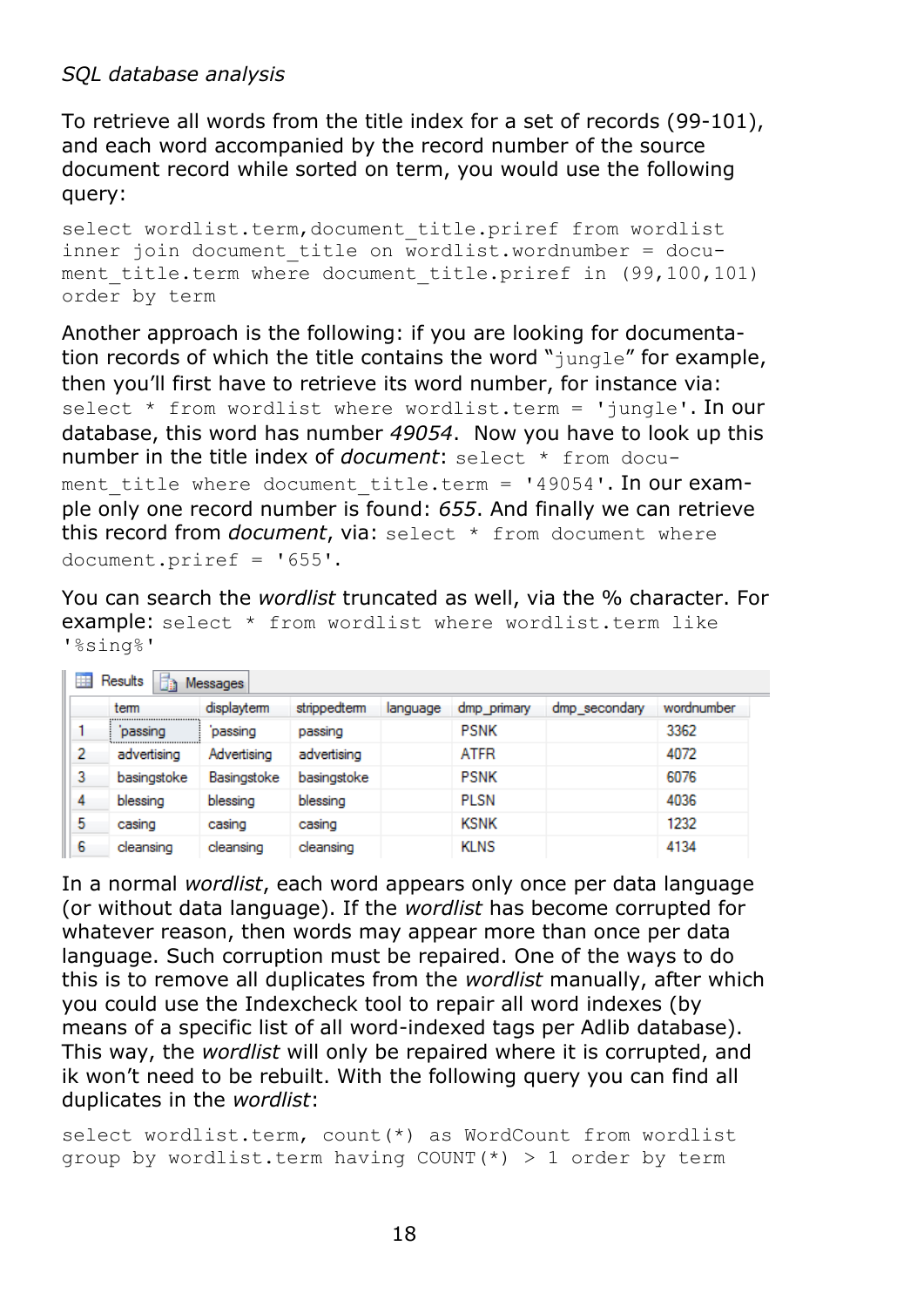As long as a term doesn't appear more than once for the same data language, or as long as a term doesn't appear more than once without data language, everything's fine. In the other case you must delete the redundant duplicates. For example, if you want to remove the word with word number 186, then execute the following query:

delete from wordlist where wordnumber = 186

As mentioned, you must now repair all word indexes in which that word (really the word number) appears, using Indexcheck. Do make sure first that no-one is working in Adlib at the moment. If possible, see the *Adcopy, Indexcheck and Linkrefcheck* manual (not available for download) for more information about finding and repairing data corruption.

#### ◼ **The columns of a table**

Further note that the left window pane of SQL Express Manager 2005 (the tables list) also displays information about the fields (columns) which are present in the relevant relational table, about the PK (primary key) on which the table can be linked, and the type of the variable of said fields, for instance:

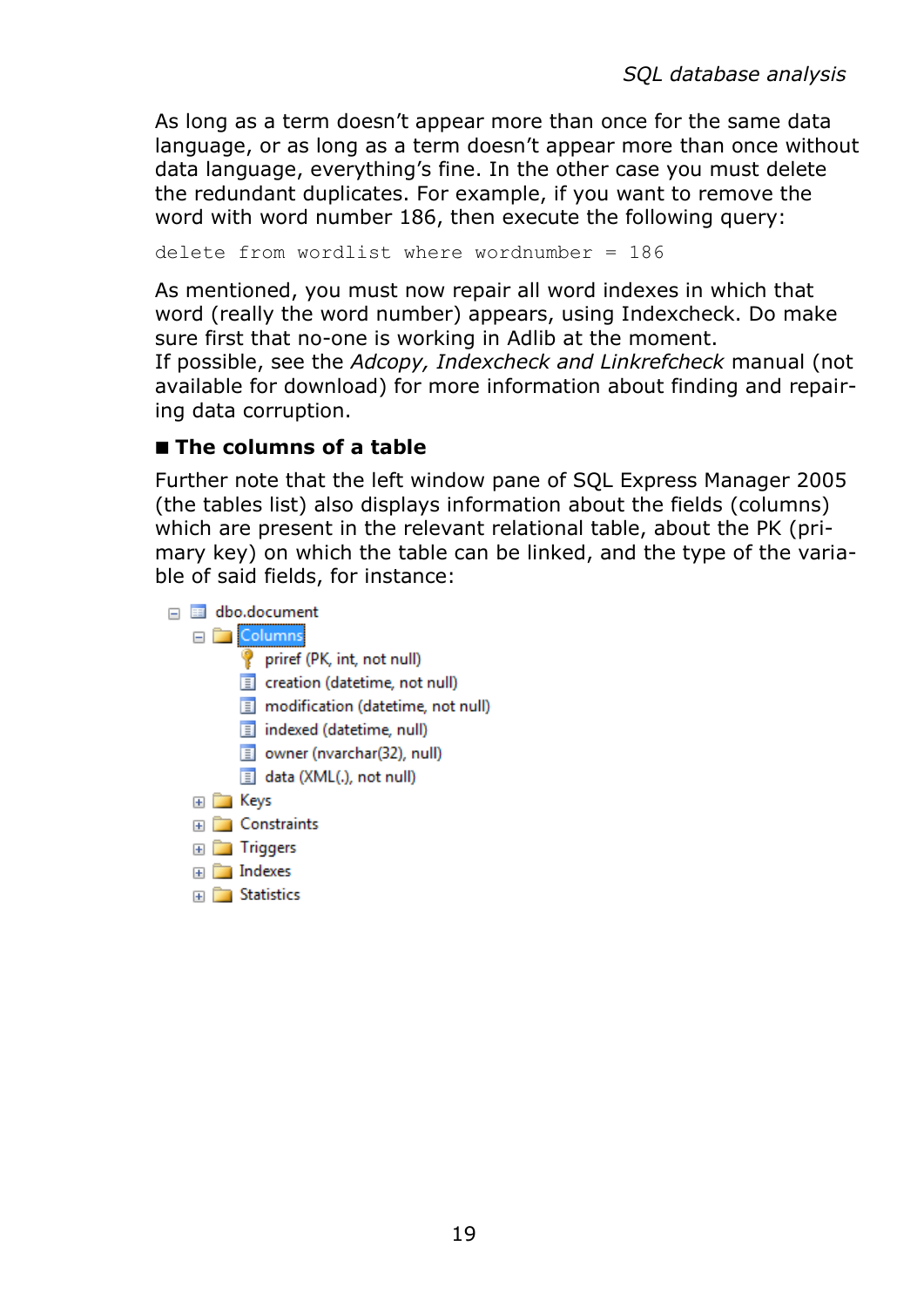- □ dbo.document\_ISBN
	- **E** Columns
		- term (nvarchar(13), not null)
		- displayterm (nvarchar(13), not null)
		- priref (int, not null)
		- strippedterm (nvarchar(13), null)
		- dmp\_primary (nvarchar(4), null)
		- dmp\_secondary (nvarchar(4), null)
		- I language (nvarchar(6), null)
	- **E** Keys
	- **E** Constraints
	- **E** Triggers
	- **E** Indexes
	- **E** Statistics